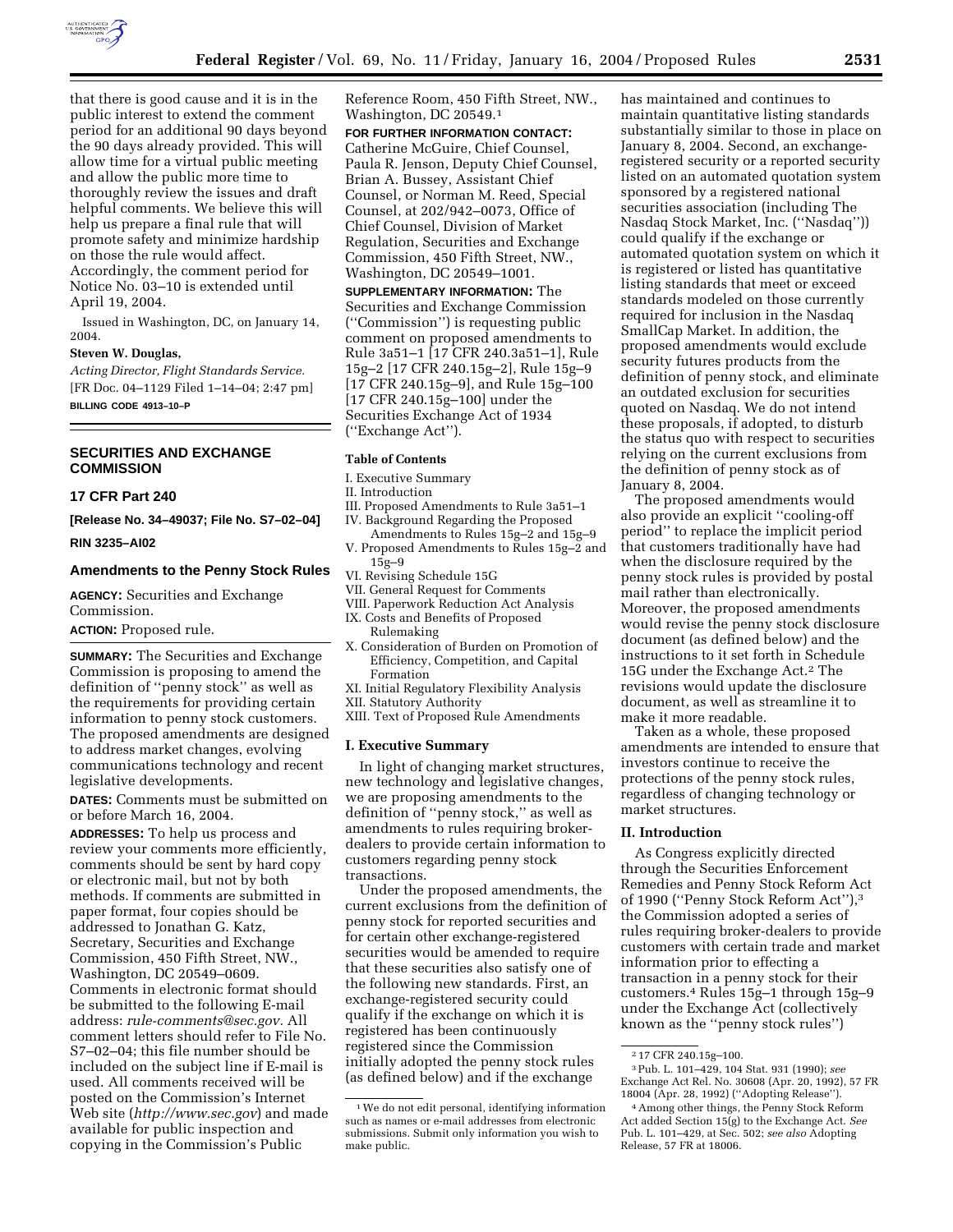implement the Congressional directive to increase the level of disclosure to investors concerning penny stocks generally as well as the specific penny stock involved in a transaction.5 The scope of the penny stock rules is delineated by the definition of penny stock in Exchange Act Section 3(a)(51)6 and Rule 3a51–17 thereunder.

The Commission believes that the penny stock rules have largely succeeded in providing first-time buyers of penny stocks with useful information as well as time to fully consider and reflect on their decision to purchase these often risky investments. We are, however, concerned that evolving technology, market changes and legislative developments could undermine these salutary rules and possibly subject penny stock investors to the abuses of the past. In light of these changes, the Commission proposes to update the definition of penny stock in Rule 3a51–1 as well as the procedural requirements of Rules 15g–2 and 15g–9 so that the penny stock rules can better accommodate both recent and future changes, including the growth of new markets and new market structures. We also propose to update and make conforming amendments to Schedule 15G, entitled ''Information to be included in the document distributed pursuant to 17 CFR 240.15g–2.''8

In proposing these rule amendments, we do not intend to create impediments to small companies' access to the capital markets or eliminate a viable secondary market for their securities. The Commission recognizes the important contributions that small companies make to the economy. We are mindful, however, that fraudulent sales practices, which have occurred and still occur in this area of the market, may not only harm investors financially but also undermine investor confidence.9 Indeed, the diversion of substantial capital to unscrupulous promoters and broker-dealers does more than cause the loss of the productive use of investor funds. It may also discourage further investment by those who have been defrauded. Moreover, issuers of penny stocks that are fraudulently traded may

8 17 CFR 240.15g–100.

9*See SEC* v. *Hasho,* 784 F. Supp. 1059; 1063 (S.D.N.Y. 1992) (''Defendants' contemptible conduct did more than harm their clients; their actions destroy investor confidence, pollute the environment for securities transactions, and bring disgrace and shame upon Wall Street.'').

themselves be victimized by this activity.10

### **III. Proposed Amendments to Rule 3a51–1**

We believe that the definition of the term ''penny stock,'' which we adopted in 1992, should be updated to take into account both market and legal developments. Among other things, the proposed amendments to Rule 3a51–1 would address an unintended consequence of national securities exchanges developing new markets or ''junior'' tiers of listed securities similar to, for example, Nasdaq's Over-the Counter Bulletin Board service (''OTC Bulletin Board'') or the American Stock Exchange LLC's now defunct Emerging Company Marketplace, that would not meet the more stringent listing standards of the primary exchange.<sup>11</sup>

Some said, for example, that this bill could retard the capital formation process, that somehow, by having some minimum basic standards to protect the small investor, this would retard capital formation. I just feel very strongly that that argument is off base. If anything, I think what has happened over the years, has been that capital which small investors have, scarce capital, has been diverted to these penny stock frauds. And if, with additional scrutiny and oversight, we can prevent penny stock fraud, I think that will free up more capital to be invested at this critical time, especially in the small business sector of our economy.

136 Cong. Rec. H 8534, Vol. 136 No. 125 (Oct. 1, 1990) (remarks by Mr. Wyden on Securities Enforcement Remedies and Penny Stock Reform Act of 1990).

In addition, Congressman Rinaldo stated: This bill ranks with the most important legislation we will consider this year. It will bring the longstanding national disgrace of an inadequately regulated penny stock market to a close. It mandates and authorizes the Securities and Exchange Commission to provide greater protection to investors in low priced securities. In developing this legislation my colleagues and I worked hard to identify the problems of the penny stock market, and we have proposed solutions that will increase investor protection and not interfere with the ability of small businesses to raise capital.

136 Cong. Rec. H 8534, Vol. 136 No. 125 (Oct. 1, 1990) (remarks by Mr. Rinaldo on Securities Enforcement Remedies and Penny Stock Reform Act of 1990).

11The Emerging Company Marketplace consisted of a ''junior'' tier of listed securities that did not meet the listing standards of the American Stock Exchange LLC, but was otherwise subject to many of its regulatory requirements (*e.g.*, last sale reporting, trading and specialist allocation rules, certain corporate governance requirements, and surveillance procedures). It was intended to provide small companies that would not otherwise qualify for an exchange listing with an opportunity to list their securities. *See* Exchange Act Rel. No. 30445 (Mar. 5, 1992), 57 FR 8693 (Mar. 11, 1992).

On June 9, 1995, the American Stock Exchange LLC submitted to us, pursuant to Section  $19(b)(1)$ of the Exchange Act and Rule 19b–4, a proposed rule change to discontinue the listing of new companies on the Emerging Company Marketplace. *See* Exchange Act Rel. No. 36079 (Aug. 9, 1995), 60 FR 42926 (Aug. 17, 1995) (approving the proposed rule change).

Such new markets would be facilities of national securities exchanges. Thus, unless the definition of penny stock is modified to account for such developments, the securities trading on such facilities would be excluded from the definition of penny stock even though these securities would have the essential attributes of penny stocks and would, therefore, be exactly the sort of risky investments to which Congress intended the additional investor protections of the penny stock rules to apply.

In considering how to adapt the penny stock rules to evolving market structures, however, we have also reassessed the definition of penny stock more broadly and are of the view that this definition has not kept pace with market developments. The past decade has seen a series of dynamic market changes, and we expect the process to continue. We have, therefore, developed a definition of the term penny stock that is designed to keep pace with this process. As markets evolve and exchanges and registered national securities associations continue to develop using different models, we believe this proposed framework will work better than a market-by-market analysis.

# *A. Proposed Amendments Regarding Reported Securities and Other Exchange-Registered Securities*

Congress explicitly gave the Commission the authority to prescribe the criteria national securities exchanges and automated quotation systems of registered national securities associations must meet in order to qualify their securities for an exclusion from the definition of penny stock.12 Our original penny stock rules reflected Congress's view that many of the abuses occurring in the penny stock market were caused by the lack of publicly available information about the market in general and about the price and trading volume of particular penny stocks.13 Many of the historically

13*See* House Comm. on Energy and Commerce, Report to Accompany the Penny Stock Reform Act of 1990, H.R. Rep. No. 617, 101st Cong., 2d Sess. 20 (July 23, 1990) (reporting H.R. 4497) (''House

<sup>5</sup> 15 U.S.C. 78o(g).

<sup>6</sup> 15 U.S.C. 78c(a)(51).

<sup>7</sup> 17 CFR 240.3a51–1.

<sup>10</sup>This characterization of the penny stock market reform initiative was embraced broadly in the Congress. For example, Congressman Wyden stated:

 $12$  Sections 3(a)(51)(A)(i) and (ii) of the Exchange Act [15 U.S.C. 78c(51)(A)(i) and (51)(A)(ii)] provide that the term ''penny stock'' means any equity security other than a security that is ''registered or approved for registration and traded on a national securities exchange that meets such criteria as the Commission shall prescribe by rule or regulation for purposes of this paragraph'' or that is ''authorized for quotation on an automated quotation system sponsored by a registered securities association, if such a system (I) was established and in operation before January 1, 1990, and (II) meets such criteria as the Commission shall prescribe by rule or regulation for purposes of this paragraph.''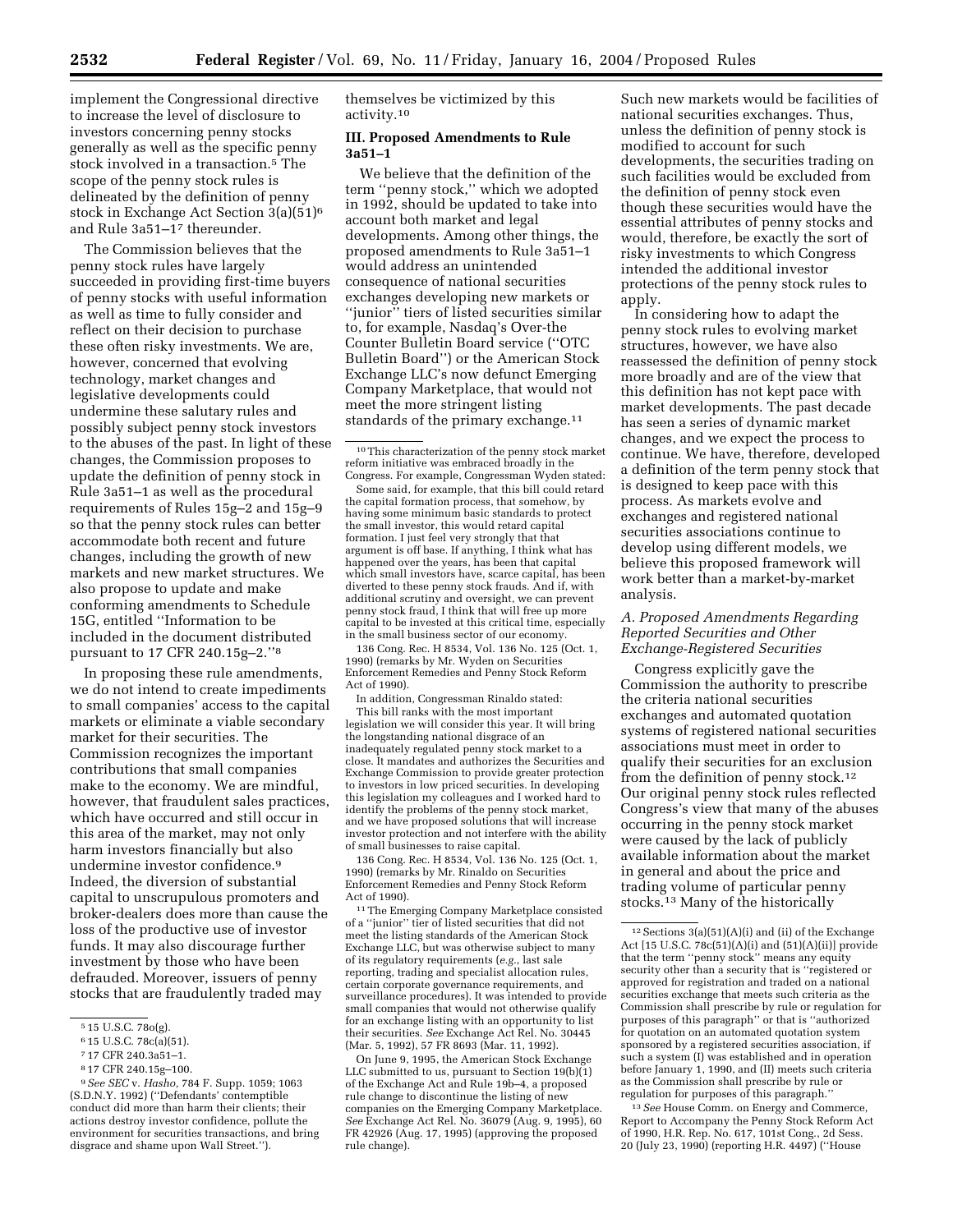abusive practices in the penny stock market arose from broker-dealers communicating to their customers false or misleading information as to the value or market price of securities in order to induce transactions in those securities.14 These practices were more likely to flourish where there was a paucity of price, quotation and other market information.15 We encouraged increased transparency in the market because we believed that this information would enable investors to better judge the veracity of the claims of sales agents.16

The exclusions from the definition of penny stock for any security that is a reported security 17 and for certain other securities that are registered, or approved for registration upon notice of issuance, on a national securities exchange 18 are largely based on the transparency and oversight fostered by

14Exchange Act Rel. No. 29093 (Apr. 17, 1991), 56 FR 19165, 19169 (Apr. 25, 1991) (''Proposing Release''), proposing certain of the penny stock rules. 15 *Id.*

16*See also* Exchange Act Rel. No. 27160 (Aug. 22, 1989), 54 FR 35468, 35470 (Aug. 28, 1989). (''[M]any low-priced securities are issued by smaller, little known companies that may attract little attention outside that generated by a boiler room sales campaign. \* \* \*. The scarcity of information about the issuer is further aggravated by the lack of information on transactions in the issuers' securities.'').

17Under current Rule 3a51–1(a), equity securities that are reported securities as defined in 17 CFR 240.11Aa3–1(a) are not penny stocks. 17 CFR 240.11Aa3–1(a)(4) defines ''reported security'' as any exchange-listed equity security or Nasdaq security for which transaction reports are made available on a real-time basis pursuant to an effective transaction reporting plan. An ''effective transaction reporting plan'' refers to a transaction reporting plan that the Commission has approved pursuant to Rule 11Aa3–1. 17 CFR 240.11Aa3– 1(a)(3). *See also* Adopting Release, 57 FR at 18008 (''As adopted, Rule 3a51–1 excludes from the definition of penny stock any equity security that is a reported security—that is, any exchange-listed or NASDAQ security for which transaction reports are required to be made on a real-time basis pursuant to an effective transaction reporting plan.'').

18Current Rule 3a51–1(e) provides an exclusion for any security ''that is registered, or approved for registration upon notice of issuance, on a national securities exchange that makes transaction reports available pursuant to 17 CFR 240.11Aa3–1 of this chapter, provided that: current price and volume information with respect to transactions in that security is required to be reported on a current and continuing basis and is made available to vendors of market information pursuant to the rules of the national securities exchange; and the security is purchased or sold in a transaction that is effected on or through the facilities of the national securities exchange, or that is part of a distribution of the security.'' 17 CFR 3a51–1(e).

listing on such markets.19 As we noted when we proposed the penny stock rules, ''securities that are traded in a market that is subject to a comprehensive regulatory scheme requiring real-time transaction reporting and the extensive surveillance systems that this reporting supports, are less likely to be purchased or sold by means of manipulative sales tactics.''20

During the decade since we adopted the penny stock rules, several developments have enhanced transparency with regard to trading in low-priced securities. For example, securities trading on the OTC Bulletin Board are now subject to last sale transaction reporting within 90 seconds after execution.21 In addition, quotation on the OTC Bulletin Board is now limited to the securities of companies that report their current financial information to the SEC, banking or insurance regulators and that are current in those reports.22 Moreover, Nasdaq now has the ability, in certain limited circumstances, to halt trading or quoting in an OTC Bulletin Board security when necessary to protect investors and the public interest.23

*See also id.* at 18010 (''For similar [transparency] reasons, Rule 3a51–1 as adopted provides an exclusion in paragraph (e) for any security that is registered, or approved for registration upon notice of issuance, on a national securities exchange, provided that current price and volume information with respect to transactions in that security is required to be reported and is made available to vendors pursuant to the rules of the national securities exchange. Securities that are listed on the regional exchanges also are subject to general reporting requirements under the rules of those exchanges. Investors therefore have a greater ability to evaluate and to monitor the market price of listed securities without having to rely exclusively on the representations of their broker-dealers. In addition, issuers of these securities are required to meet minimum qualification and maintenance standards for listing on the exchange. The Commission believes that these requirements, together with comprehensive exchange surveillance, also make the protection provided by the penny stock rules less necessary for securities listed and traded on the regional exchanges.'').

20Proposing Release, 56 FR at 19172.

21*See* NASD Rule 6550 (adopted in 1993); *see also* Exchange Act Rel. No. 32647 (July 16, 1993), 58 FR 39262 (July 22, 1993).

22*See* NASD Rule 6530; Exchange Act Rel. No. 40878 (Jan. 4, 1999), 64 FR 1255 (Jan. 8, 1999); *see also* NASD Notice to Members 99–15.

23*See* NASD Rule 6545 (adopted in 2000); *see also* Exchange Act Rel. No. 42806 (May 22, 2000), 65 FR 34518 (May 30, 2000).

Efforts to increase transparency can also be seen in the ''pink sheets,''24 where a significant number of penny stocks are also quoted. In the fall of 1999, the Electronic Quotation Service commenced an Internet-based, real-time quotation service that fostered increased transparency of securities quoted in the pink sheets.

Despite these moves toward increased transparency in the markets where penny stocks are quoted and traded, a persistent pattern of abuse continues to exist with regard to the trading of these low-priced, thinly traded securities.25 Thus, increased transparency alone does not appear sufficient to provide investors with protection against the abusive practices often found in the penny stock market. As noted above, the Penny Stock Reform Act gave the Commission the authority to establish the criteria that national securities exchanges and automated quotation systems of registered national securities associations must meet in order to qualify securities for the exclusion from the term ''penny stock.'' In light of the last decade's experience, we believe it is appropriate to take the measured step of providing an additional level of protection to investors in low-priced, thinly traded securities.

We are, therefore, proposing to amend the current exclusion for reported securities in paragraph (a) of Rule 3a51– 126 to require that reported securities

25*See*; *e.g.*; *SEC* v. *800 America.com, Inc., et al.*, Litigation Rel. No. 17835 (Nov. 13, 2002); *SEC* v. *Eagle Building Technologies, Inc., and Anthony Damato,* Litigation Rel. No. 17803 (Oct. 23, 2002); *SEC* v. *Las Vegas Entertainment Network, Inc., Joseph A. Corazzi, Carl A. Sambus, and Jay I. Goldberg,* Litigation Rel. No. 17779 (Oct. 9, 2002); *SEC* v. *Camilo Pereira a/k/a Camilo Agasim-Pereira,* Litigation Rel. No. 17616 (July 16, 2002); *SEC* v. *Victor Industries, Inc., Ronald Pellett, Penny Sperry, and Xion, Inc., Litigation Rel. No. 17383 (Feb. 27, 2002); SEC* v. *Mark E. Rice D/B/A Primex Capital,* Litigation Rel. No. 17377 (Feb. 25, 2002); *SEC* v. *Max C. Tanner, et al.,* Litigation Rel. No. 17305 (Jan. 14, 2002); *SEC* v. *Save The World Air, Inc.,* Litigation Rel. No. 17283 (Dec. 19, 2001); *SEC* v. *Spectrum Brands Corp., Saverio (Sammy) Galasso III, David Hutter (a/k/a David Green), Charlie Dilluvio and Michael Burns,* Litigation Rel. No. 17265 (Dec. 11, 2001); *SEC* v. *U.N. Dollars Corp., Harold F. Harris, Ronald E. Crews, Edward A. Durante (a/k/a/ Ed Simmons), Carib Securities Ltd., Berkshire Capital Partners, Inc., Galton Scott & Golett Inc., Dottenhoff Financial Ltd., Zimenn Importing and Exporting Inc., Prudential Overseas Company, Ltd., Commonwealth Associates, Ltd., Henry C. Weingarten, Defendants; and Exchange Bank & Trust, Inc., and VJV Inc., Relief Defendants,* Litigation Rel No. 17177 (Oct. 11, 2001). 26 17 CFR 240.3a51–1(a).

Report'') (''Because it is wrapped in secrecy and operates in relative obscurity, the penny stock market lends itself to manipulation far more easily than a market where information is readily available and circulated to investors.'').

<sup>19</sup>Adopting Release, 57 FR at 18008 (''In the Proposing Release, the Commission concluded that reported securities should be excluded from the penny stock rules because they are subject to the rules of self-regulatory organizations (''SROs'') that set specific standards for inclusion, promote efficient pricing and transaction execution procedures, and generate public price information for evaluation by professional securities analysts and the financial press.'').

<sup>24</sup>*See* Proposing Release at n. 15, 56 FR at 19169. Since June of 2000, the ''pink sheets'' have been published and distributed nationally by Pink Sheets LLC and, with the exception of the OTC Bulletin Board, are the principal interdealer quotation system for equity securities that are not listed on an exchange or quoted on the Nasdaq system.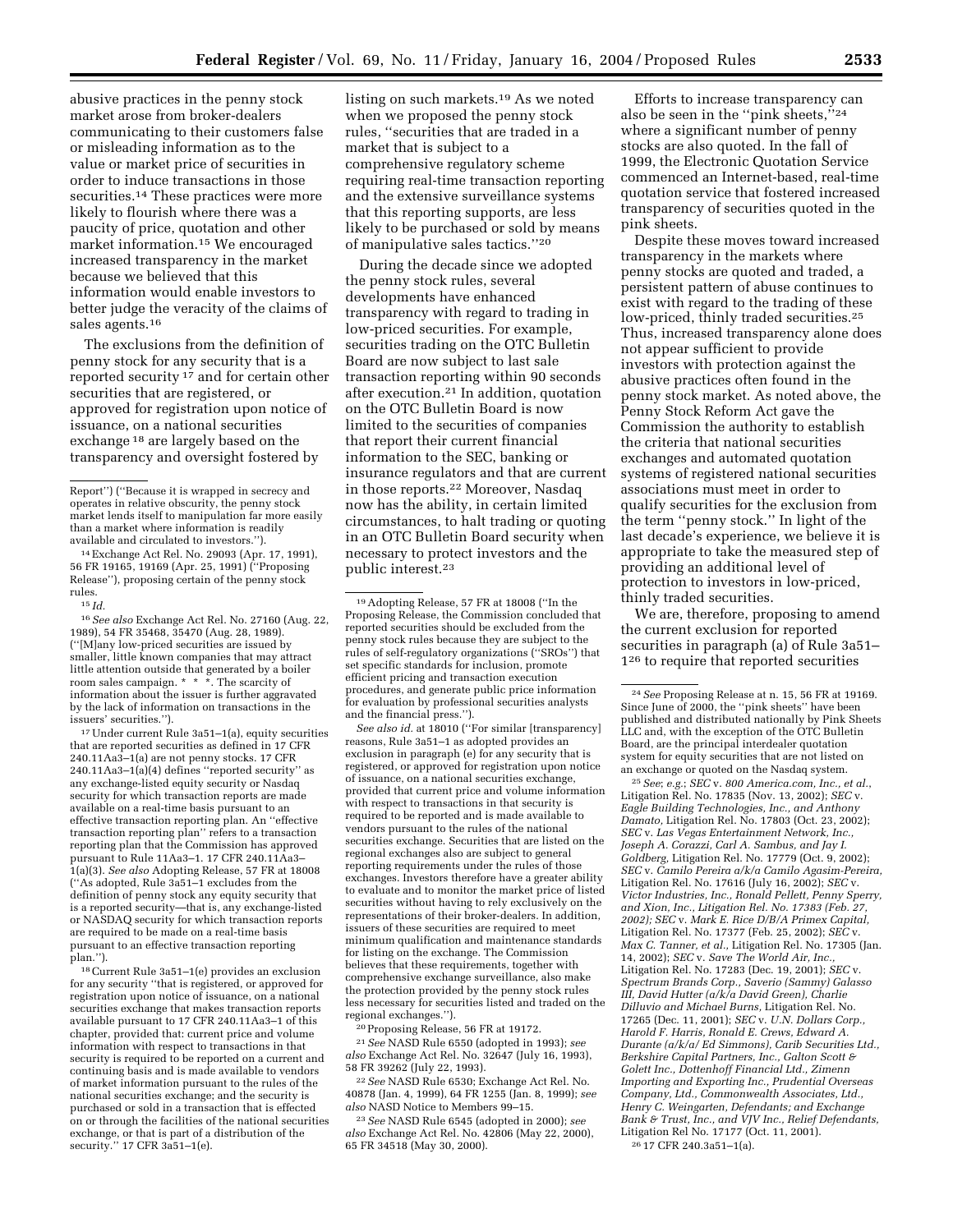satisfy one of the following standards in order to be excluded from the definition of penny stock. First, a reported security registered on a national securities exchange could qualify for the exclusion for reported securities if the national securities exchange on which it is registered has been continuously registered since April 20, 199227 and has maintained quantitative listing standards, both initial and continued, that are substantially similar to those that are in place at that exchange on January 8, 2004.28 Second, a reported security registered on a national securities exchange could qualify for this exclusion, even if the national securities exchange on which it is registered has not been continuously registered since April 20, 1992, has not maintained the quantitative listing standards outlined above, or has established a ''junior'' tier, if the national securities exchange or ''junior'' tier has quantitative initial listing standards that meet or exceed the criteria set forth below and maintains continued listing standards reasonably related to its initial listing standards. Third, a reported security listed on an automated quotation system sponsored by a registered national securities association 29 could qualify for this exclusion if the registered national securities association has quantitative initial listing standards for the automated quotation system that meet or exceed the criteria set forth below and maintains quantitative continued listing standards reasonably related to

28We refer to this provision as a ''grandfather'' provision. The concept of ''substantially similar'' tracks the language of Section 18 of the Securities Act of 1933 [15 U.S.C. 77r(b)(1)(B)], as amended by the National Securities Markets Improvement Act of 1996, Pub. L. 104–290, 110 Stat. 3416 (1996). The Commission would interpret the phrase ''substantially similar'' in this context as it has in the context of Section 18. *See, e.g.*, Exchange Act Rel. No. 39542 (Jan. 13, 1998), 63 FR 3032 (Jan. 21, 1998) (in which the Commission concluded that the listing standards of the Chicago Board Options Exchange, Incorporated and Tier I of the Pacific Exchange, Incorporated and Tier I of the Philadelphia Stock Exchange, Incorporated were substantially similar to the listing standards of the New York Stock Exchange, Inc., the American Stock Exchange LLC and the Nasdaq/National Market System and adopted Rule 146(b) designating securities listed on these markets as ''covered securities'' for purposes of Section 18 of the Securities Act of 1933). *See* 17 CFR 230.146(b).

29We are proposing to use the term ''automated quotation system,'' which is the term Congress used in the Penny Stock Reform Act, to avoid tying the exclusion in paragraph (a) to any specific market sponsored by a registered national securities association. As a result, we believe the exclusion in paragraph (a) will have sufficient flexibility to keep pace with the evolution of markets. The term includes Nasdaq.

its initial listing standards.30 We are also proposing to eliminate the exception in paragraph (a) of Rule 3a51– 1.31 Because the Emerging Company Marketplace no longer exists,<sup>32</sup> this exception is no longer necessary.

In addition, we are proposing to amend the exclusion for certain other exchange-registered securities provided by paragraph (e) of Rule 3a51–133 to require that these securities satisfy, in addition to the existing requirements of paragraph (e), one of the standards described above applicable to reported securities that are exchange-registered in order to be excluded from the definition of penny stock.34 We are also proposing to amend the exception in paragraph (e) of Rule 3a51–135 to make clear that a security that satisfies the requirements of paragraph (e) and also satisfies the requirements of paragraphs (a), (b), (c), (d), (f) or (g) of Rule 3a51– 1 is not a penny stock for purposes of Section 15(b)(6) of the Exchange Act.<sup>36</sup>

In order to qualify for the exclusion for reported securities or the exclusion for certain other exchange-registered securities, we are proposing that a

32*See* note 11, above.

33 17 CFR 240.3a51–1(e). *See* note 18, above, for a description of paragraph (e).

34As a result of these proposed changes to paragraphs (a) and (e) of Rule 3a51–1, regardless of whether the OTC Bulletin Board or any successor to the OTC Bulletin Board is operated by a national securities exchange or a registered national securities association, the OTC Bulletin Board or any successor to it must satisfy the initial and continued listing standards that we are proposing in order to qualify for either exclusion from the definition of penny stock. We note, however, that in proposing these amendments, the Commission is not expressing a view regarding the pending application for registration of Nasdaq as a national securities exchange.

<sup>35</sup>This exception currently provides that a security that satisfies the requirements of paragraph (e), but that does not otherwise satisfy the requirements of paragraphs (a), (b), (c), or (d) of Rule 3a51–1, is a penny stock solely for purposes of the penny stock bar provisions of Exchange Act Section 15(b)(6).

36Proposed new paragraph (f), discussed below, would provide an exclusion for security futures products. We believe that it would be appropriate to treat this new exclusion in the same way as the exception to paragraph (e) treats the exclusion for securities that are put or call options issued by the Options Clearing Corporation. The proposed inclusion of paragraph (g) is intended to clarify a potential ambiguity in the current rule, and it is not intended to be a substantive change to the current rule.

national securities exchange (other than a ''grandfathered'' exchange) or an automated quotation system sponsored by a registered national securities association on which the security is registered or listed must have quantitative initial listing standards that require issuers to have (1) either stockholders' equity of at least \$5 million, or a market value of listed securities of \$50 million, or net income from continuing operations (in the most recently completed fiscal year or two of the last three most recently completed fiscal years) of \$750,000; and (2) an operating history of at least one year or a market value of listed securities of \$50 million. In addition, for common and preferred stock the listing standards must require a minimum bid price of \$4 per share. For common stock, the listing standards must also require at least 300 round lot holders, and at least 1,000,000 publicly held shares with a market value of at least \$5 million. In the case of a convertible debt security, the initial listing standards would need to require a principal amount outstanding of at least \$10 million. In the case of rights and warrants, the initial listing standards would also need to require that at least 100,000 rights and warrants be issued and that the underlying security would be listed on a national securities exchange or on an automated quotation system sponsored by a registered national securities association. In the case of put warrants (that is, instruments that grant the holder the right to sell to the issuing company a specified number of shares of the company's common stock, at a specified price on or before a specified date), the initial listing standards would require there to be at least 100,000 put warrants issued and the underlying security to be listed on a national securities exchange or on an automated quotation system sponsored by a registered national securities association. In the case of units (that is, two or more securities traded together), the listing standards would require that all component securities meet the requirements for initial listing. Finally, the listing standards would require that all other equity securities listed on the national securities exchange or on the automated quotation system sponsored by a registered national securities association, *e.g.*, hybrid securities and derivative securities products, meet initial listing standards that are substantially similar to those outlined above.

These criteria are modeled on the quantitative criteria currently required by Nasdaq for inclusion in its SmallCap

<sup>27</sup>This is the date on which the Commission adopted Rule 3a51–1.

<sup>30</sup>We believe that the securities now listed on Nasdaq do not need a ''grandfather'' provision because the proposed quantitative listing standards are modeled on those currently used by the Nasdaq SmallCap Market.

<sup>31</sup>This exception provides that any security that is listed on the American Stock Exchange LLC pursuant to the listing criteria of the Emerging Company Marketplace, but that does not satisfy the requirements of paragraphs (b), (c), or (d) of Rule 3a51–1, is a penny stock solely for purposes of the penny stock bar provisions of Exchange Act Section  $15(b)(6)$ .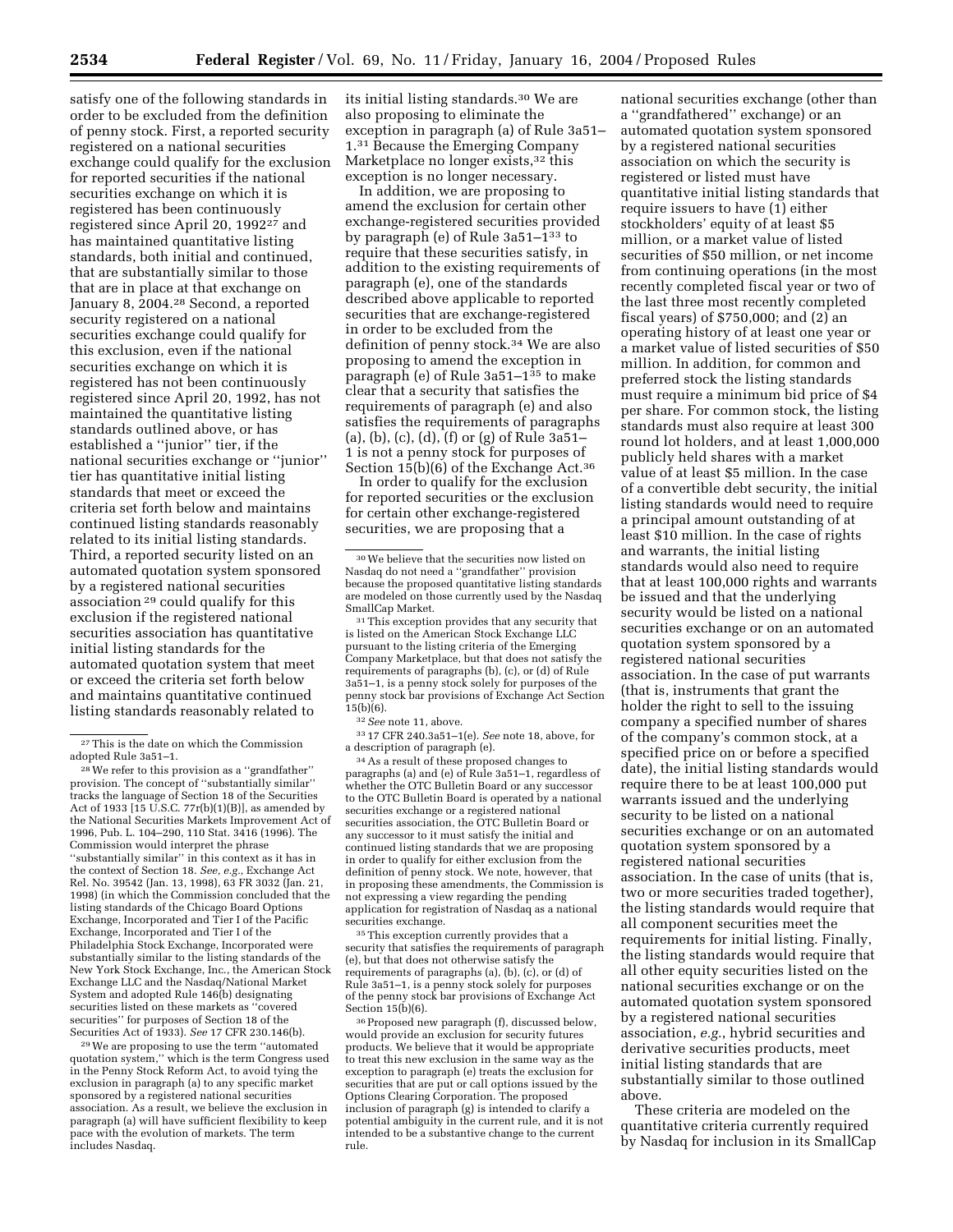Market,<sup>37</sup> with the exception of the quantitative initial listing criteria for all other equity securities, including hybrid and derivative securities. This additional ''general'' initial listing standard is designed to ensure that all equity products listed on a qualifying exchange or on a qualifying automated quotation system sponsored by a registered national securities association, even those with features common to both equity and debt securities, would meet initial listing standards that are comparable to those applicable to more traditional equity securities.<sup>38</sup>

We believe that these proposed standards would create a more meaningful distinction between securities that should be subject to the penny stock rules and those of more substantially capitalized issuers. Listing standards serve as a means for national securities exchanges and registered national securities associations to screen issuers and provide listed status only to companies that meet standardized criteria. It is therefore appropriate that the exclusions from the definition of penny stock for reported securities and for certain other exchange-registered securities require exchanges and automated quotation systems sponsored by registered national securities associations to have minimum

38Specifically, if an exchange or an automated quotation system of a registered national securities association plans to list or to trade, pursuant to unlisted trading privileges, a new derivative securities product or other hybrid securities product, it would need to have quantitative listing standards that are appropriate to that product and address the concerns the penny stock rules are designed to address to have that securities product excluded from the definition of penny stock. Apart from the requirements of Rule 3a51–1, however, the listing standards for such derivative securities products and other hybrid securities products must also address surveillance and trading rules as well as other concerns applicable to derivative and hybrid products. *See* Exchange Act Rel. No. 40761 (Dec. 8, 1998), 63 FR 70952 (Dec. 22, 1998).

quantitative initial listing standards, as well as reasonably related continued listing standards.

We request comment on patterning the proposed initial listing standards after those currently used by the SmallCap Market. Should other initial listing standards be used? If so, which ones and why? Should these proposed initial listing standards be extended to the exclusion for reported securities, or should they only be imposed on the exclusion contained in paragraph (e) for certain other exchange-registered securities? Commenters should explain their views. We also solicit comment regarding the proposal to require a ''general'' listing standard applicable to all other equity products listed on a qualifying exchange or a qualifying automated quotation system sponsored by a registered national securities association, even those with features common to both equity and debt securities. Should the proposed rule have such a general standard or not? Please explain any answer provided to this question. In addition, we request comment regarding any possible negative impact on small business capital formation. If there is an unintended negative impact on small business capital formation, is there an alternative that would protect investors, issuers and markets while avoiding these consequences?

We are also proposing that a national securities exchange (other than a ''grandfathered'' exchange) or an automated quotation system sponsored by a registered national securities association must establish quantitative continued listing standards that are reasonably related to the proposed initial listing standards discussed above and are consistent with the maintenance of fair and orderly markets 39 in order to qualify for the exclusion for reported securities or for the exclusion for certain other exchange-registered securities.40 Once a security has been approved for initial listing, an exchange or an automated quotation system sponsored by a registered national securities association is required to monitor the status and trading characteristics of that issue to ensure it continues to satisfy the continued listing criteria. Because listed companies are on-going businesses that are subject to changing markets and changing economic circumstances, we recognize that the continued listing standards will not be identical to the initial listing standards. Nevertheless, to meet the proposed requirement that they be reasonably related to the initial listing standards, the continued listing standards should be similar enough to the initial listing standards so that the continued listing standards have sufficient substance and meaning to uphold the quality of particular markets.

The Commission believes that requiring national securities exchanges (other than ''grandfathered'' exchanges) and registered national securities associations to adopt continued listing standards that are reasonably related to the proposed initial listing standards would help to ensure the stability of their respective markets, as well as protect investors, by enabling the exchanges and the registered national securities associations to identify listed companies that may not have sufficient liquidity and financial resources to warrant continued listing.

We solicit comment on the proposed continued listing standards discussed above. Commenters are encouraged to suggest alternative continued listing standards and criteria and to explain the advantages of their suggested alternative. Commenters are also encouraged to suggest appropriate modifications to these proposed amendments.

Finally, we wish to emphasize that we do not intend these proposals to disturb the status quo with respect to securities relying on the current exclusions from the definition of penny stock. In addition, we note that any security that satisfies one of the other exclusions in Rule 3a51–1 will not be a penny stock even if it fails to satisfy any of the proposed conditions for reported securities or for other exchangeregistered securities discussed above.41

# *B. Proposed Elimination of the Exclusion for Nasdaq Securities*

We are proposing to eliminate the current exclusion in paragraph (f) of Rule 3a51–1 for certain securities quoted or authorized for quotation upon notice of issuance on Nasdaq because

<sup>37</sup>*See* NASD Rule 4310(c). Due to the continued development of new markets and exchanges, we are proposing to base the proposed rules on the listing standards of the SmallCap Market. We have chosen this particular market because we believe its quantitative listing standards are sufficient to exclude those companies that pose the most danger to unsophisticated investors—companies that are minimally capitalized and that do not possess the attributes of companies with general market followings such as, for example, substantial tangible assets, an operating history, a defined business plan, net income, and genuine public interest as demonstrated by a large number of public shareholders that are not affiliated with the company or a significant market value for the company's listed shares. The companies listed in note 25, above, for example, could not have complied with the listing standards we are proposing. At the same time, we believe that these standards are not so strict as to inhibit legitimate capital formation or to prevent bona fide companies from having their securities registered and traded on national securities exchanges.

<sup>39</sup>The continued listing standards must also satisfy the requirement under Section 6(b)(5) or 15A(b)(6) of the Exchange Act [15 U.S.C. 78f(b)(5) or 78o–3(b)(6)] that an exchange or a registered national securities association have rules that are designed to prevent fraudulent and manipulative acts and practices, to promote just and equitable principles of trade, to remove impediments to, and perfect the mechanism of, a free and open market and, in general, to protect investors and the public interest. *See, e.g.*, Exchange Act Rel. No. 45898 (May 8, 2002), 67 FR 34502 (May 14, 2002). 40*See* note 30, above.

<sup>41</sup>For example, under paragraph (g) of the current rule, a security is not a penny stock if its issuer has net tangible assets (*i.e.*, total assets less intangible assets and liabilities) in excess of \$2,000,000, if the issuer has been in continuous operation for at least three years, or \$5,000,000, if the issuer has been in continuous operation for less than three years; or has average annual revenues of at least \$6,000,000. *See* Rule 3a51–1(g).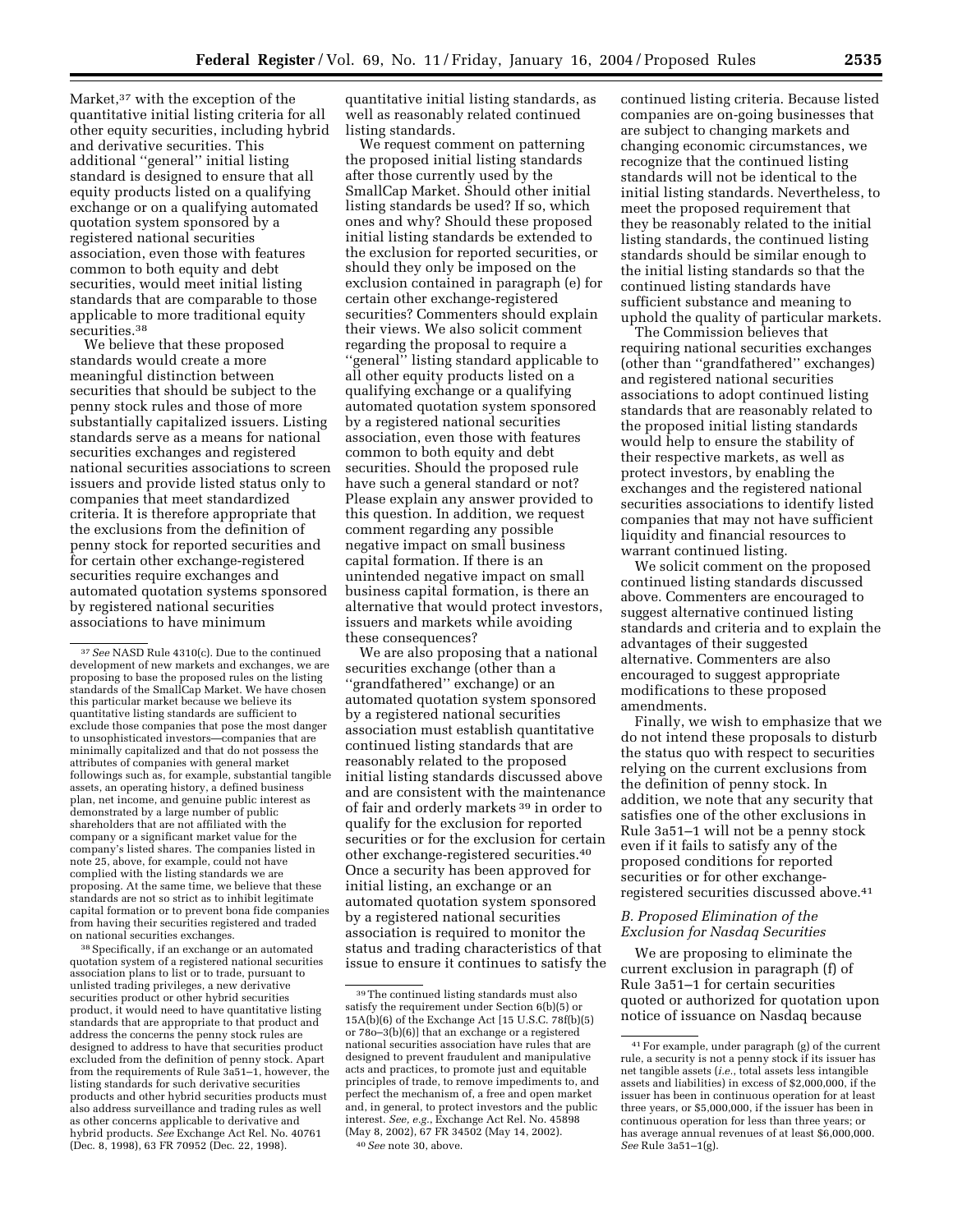we believe it no longer serves any purpose. When the Commission adopted the penny stock rules, Nasdaq National Market System securities were reported securities.42 SmallCap Market securities, however, were not reported securities within the meaning of paragraph (a) of Rule 3a51–1.43 Paragraph (f) of Rule 3a51–1 was intended to provide an exclusion for SmallCap Market securities. In 2001, the Commission issued an order that, among other things, explicitly recognized SmallCap Market securities as reported securities because they are securities reported pursuant to a transaction reporting plan approved by the Commission.44 As a result, all securities quoted on Nasdaq are reported securities within the meaning of paragraph (a) of Rule 3a51–1 and are therefore excluded from the definition of penny stock on that basis. We request comment on the proposed deletion of this exclusion.

# *C. Proposed New Exclusion for Security Futures Products*

We are also proposing to amend Rule 3a51–1 by adding proposed new paragraph (f), which would exclude from the definition of penny stock security futures products listed on a national securities exchange or an automated quotation system sponsored by a registered national securities association.45 This would be consistent with the treatment of options under the penny stock rules. In particular, the term ''penny stock'' currently does not include any put or call option issued by the Options Clearing Corporation (''OCC'').46 This exclusion recognizes that the put and call options issued by the OCC are subject to special disclosure requirements.47 Security futures products are subject to a similar disclosure regime. In particular, brokerdealers must provide their customers with a risk disclosure document before effecting transactions in security futures

products for their customers.48 Subjecting security futures products to the additional disclosure requirements of the penny stock rules, therefore, would likely be duplicative and unnecessarily burdensome. We request comment on the proposed exclusion of security futures products from the definition of penny stock.

We note that security futures products commenced trading on November 8, 2002.49 We are, therefore, issuing an order pursuant to Exchange Act Section 3650 temporarily exempting security futures products from the definition of penny stock until such time as the Commission takes any further action on this proposed amendment to Rule 3a51– 1.51 This exemptive period will allow the Commission to receive and consider comments while, at the same time, temporarily excluding security futures products from the penny stock rules.

# **IV. Background Regarding the Proposed Amendments to Rules 15g–2 and 15g–9**

We also propose amending Exchange Act Rules 15g–2 and 15g–9.52 These rules essentially require that before a broker-dealer effects a transaction in a penny stock for a customer, the brokerdealer must provide the customer with certain disclosure documents and receive, in tangible form, both a signed acknowledgement of receipt of those documents and an agreement to the particular transaction. These requirements give customers the opportunity to carefully consider whether an investment in a penny stock that is recommended by a broker-dealer is appropriate for them.

The Commission is concerned that this ''stop and think'' opportunity could be unintentionally eroded by changes in technology coupled with the effect of the Electronic Signatures in Global and National Commerce Act (''Electronic Signatures Act'').53 In relevant part, the Electronic Signatures Act, which was signed into law on June 30, 2000, established that no signature, contract or other record relating to a transaction in interstate or foreign commerce may be

denied legal effect, validity, or enforceability solely because it is in electronic form.54

Since the penny stock rules were adopted, electronic commerce has become commonplace. The Internet now allows investors to execute securities transactions virtually instantaneously. While this technology has provided investors with many benefits and opportunities, when considered in light of the Electronic Signatures Act, it has the potential to undermine the effectiveness of the penny stock rules. The amendments we are proposing to Rules 15g–2 and 15g– 9 attempt to strike a balance by facilitating the use of electronic communications as contemplated by the Electronic Signatures Act while maintaining the important investor protections of the Penny Stock Reform Act. These amendments would explicitly retain the time for consideration that was inherent in the rules at the time they were adopted in light of then-current technology. The proposed rule amendments would preserve investors' opportunity to consider their investment decisions to purchase penny stocks outside of a high-pressure environment, and thus are designed to ensure that evolving technological advances and the legislative response to these advances do not inadvertently erode these protections.

The legislative history of the Electronic Signatures Act suggests that Congress expected the Commission to help ensure that the protections afforded under the penny stock rules remained intact after the Act went into effect.55 Moreover, the Electronic

Mr. MARKEY. Mr. Speaker, on another matter, with respect to penny stocks, would the gentleman from Virginia agree that conference reports preserve the ability of the SEC to require written customer statements with respect to a purchase of penny stocks, as was required in the House-passed version of this bill?

Mr. BLILEY. Mr. Speaker, if the gentleman will yield, the gentleman from Massachusetts is correct. Following enactment of the Penny Stock Reform Act of 1990, the SEC has developed a cold call rule that requires brokers to obtain a signed customer statement regarding any penny stock to be purchased before any transaction takes place. In addition, customers are provided with important written disclosures involving risks of investing in penny stocks. Section 104 of the conference report specifically permits Federal regulatory agencies, such as the SEC, to interpret the law to require retention of written records in paper form if there is a compelling governmental interest in law enforcement for imposing such a requirement and if imposing such a requirement is essential to attaining such interest. The conferees expect the

<sup>42</sup>*See* Adopting Release, 57 FR at 18004.

<sup>43</sup> *Id.* at 57 FR at 18008.

<sup>44</sup>*See* Exchange Act Rel. No. 45081 at n. 36 (Nov. 19, 2001), 66 FR 59273 (Nov. 27, 2001).

<sup>45</sup>Section 6(h)(1) of the Exchange Act makes it unlawful for any person to effect transactions in security futures products that are not listed on a national securities exchange or a national securities association registered pursuant to section 15A(a). 15 U.S.C. 78f(h)(1).

<sup>46</sup> 17 CFR 240.3a51–1(c).

<sup>47</sup>Adopting Release at n. 39, 57 FR at 18010 (''In addition, because put and call options issued by the OCC are already subject to special disclosure requirements, they are separately excluded from the definition of penny stock in paragraph (c) of Rule 3a51–1.''). *See also* 17 CFR 240.9b–1; CBOE Rules 9.1–9.23; NASD Rule 2860(b)(16).

<sup>48</sup>*See* Exchange Act Rel. No. 46862 (Nov. 20, 2002), 67 FR 70993 (Nov. 27, 2002); Exchange Act Rel. No. 46614 (Oct. 7, 2002), 67 FR 64162 (Oct. 17, 2002). *See also* NASD Rule 2865(b)(1) and NFA Compliance Rule 2–30(b).

<sup>49</sup>Peter A. McKay, *Single Stock Futures Arrive in the U.S. With Room to Grow*, Wall Street Journal, Nov. 11, 2002, at B6.

<sup>50</sup> 15 U.S.C. 78mm(a)(1).

<sup>51</sup>*See* Exchange Act Rel. No. 34–49038 (January 8, 2004).

<sup>52</sup> 17 CFR 240.15g–2 and 240.15g–9.

<sup>53</sup>Electronic Signatures in Global and National Commerce Act, Pub. L. 106–229, 114 Stat. 464 (2000) (codified at 15 U.S.C. 7001 *et seq.* (2001)).

<sup>54</sup>Electronic Signatures Act, Sec. 101(a)(1), 15 U.S.C. 7001(a)(1).

<sup>55</sup>The following colloquy took place on the floor of the House between Chairman Bliley and Representative Markey: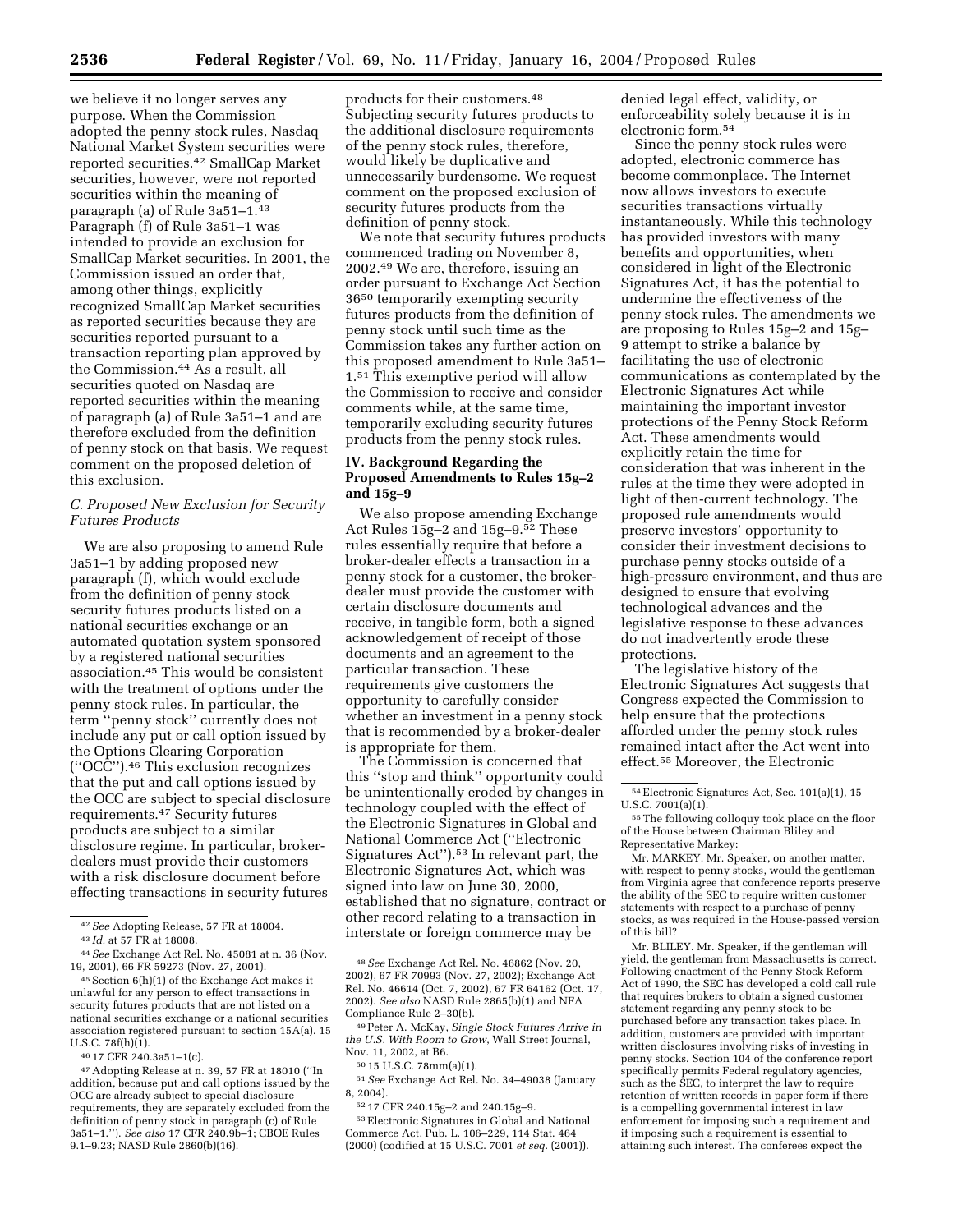Signatures Act permits Federal regulatory agencies, such as the Commission, to interpret and apply the Act in the context of their particular regulatory schemes.56 In addition, the Electronic Signatures Act provides Federal regulatory agencies with limited ability to require retention of a record in a tangible printed or paper form if (i) ''there is a compelling governmental interest relating to law enforcement or national security for imposing such requirement'' and (ii) ''imposing such requirement is essential to attaining such interest."<sup>57</sup>

As described below, the disclosures and customer signatures required in tangible form under current Rules 15g– 2 and 15g–9 have proven to be an effective means to implement the intent of Congress in enacting the Penny Stock Reform Act and achieve the Commission's goal of protecting investors. The proposed rule amendments are intended to provide the same protections to penny stock customers regardless of how they communicate with their broker-dealers.

# *A. Current Requirements Under Rules 15g–2 and 15g–9*

### 1. Rule 15g–2

Rule 15g–2(a) 58 makes it unlawful for a broker-dealer to effect a transaction in a penny stock with or for the account of

Mr. MARKEY. Mr. Speaker, without question, *penny stocks are a very special category of extremely dangerous investments that I think will require that the SEC needs to be able to ensure additional disclosure and agreements to continue to be done in writing to help protect consumers against fraud and facilitate the SEC securities law enforcement mission.* I thank the gentleman from Virginia (Mr. Bliley) very much for his assistance.

146 Cong. Rec. H4360–61 (daily ed. June 14, 2000) (emphasis added).

56Electronic Signatures Act Sec. 104(b)(1)(A), 15 U.S.C. 7004(b)(1)(A).

57Electronic Signatures Act, Sec. 104(b)(3)(B), 15 U.S.C. 7004(b)(3)(B). The Commission is not addressing whether the documents required to be obtained from customers under the penny stock rules, if obtained electronically, must be maintained in a tangible printed or paper form for purposes of these proposed rule amendments.

58Rule 15g–2 provides:

(a)It shall be unlawful for a broker or dealer to effect a transaction in any penny stock for or with the account of a customer unless, prior to effecting such transaction, the broker or dealer has furnished to the customer a document containing the information set forth in Schedule 15G, 17 CFR 240.15g–100, and has obtained from the customer a manually signed and dated acknowledgement of receipt of the document.

(b)The broker or dealer shall preserve, as part of its records, a copy of the written acknowledgment required by paragraph (a) of this section for the period specified in 17 CFR 240.17a–4(b) of this chapter.

a customer unless the broker-dealer distributes to the customer, prior to effecting a transaction in a penny stock, a document, as set forth in Schedule 15G,59 and receives a signed and dated acknowledgement of receipt of that document from the customer in tangible form.60 The document, which must contain the information set forth in Schedule 15G (''penny stock disclosure document''), gives several important warnings to investors concerning the penny stock market, and cautions investors against making a hurried investment decision. Among other things, the penny stock disclosure document points out that salespersons are not impartial advisers, that investors should compare information from the salesperson with other information on the penny stock, and that salespersons may not legally state that a stock will increase in value or guarantee against  $loss.61$ 

When we adopted Rule 15g–2, we requested comment on whether the penny stock disclosure document should be required to be executed and returned by the customer, prior to the customer's first transaction in a penny stock with the broker-dealer, in order to evidence compliance with the rule.62 In response to comments received, the Commission amended Rule 15g–2 in 1993 to require a broker-dealer to obtain an acknowledgement from the customer that he or she has received the penny stock disclosure document prior to effecting transactions for the customer in penny stocks.63 As we stated at the time, ''[t]he requirement to obtain the customer's signature is intended to

60Rule 15g–2(a) [15 CFR 240.15g–2(a)] provides ''(a) It shall be unlawful for a broker or dealer to effect a transaction in any penny stock for or with the account of a customer unless, prior to effecting such transaction, the broker or dealer has furnished to the customer a document containing the information set forth in Schedule 15G, 17 CFR 240.15g–100, and has obtained from the customer a manually signed and dated written acknowledgement of receipt of the document.''

61 *Id. See also* Adopting Release, 57 FR at 18018. 62Adopting Release, 57 FR at 18031. This would enable broker-dealers to demonstrate compliance with the rule as well as enable regulators to examine for a broker-dealer's compliance with the rule.

63 In addition, the broker-dealer must maintain that record for at least three years following the date on which the penny stock disclosure document was provided to the customer. *See* Rule 15g–2(b) [17 CFR 240.15g–2(b)]. During the first two years, the penny stock disclosure document must be in an accessible place.

emphasize to customers the importance of making an informed and deliberate investment decision.''64

It is important to note, however, that Rule 15g–2 is narrowly focused to protect retail investors against the types of abusive and fraudulent sales practices that Congress considered in enacting the Penny Stock Reform Act—''boiler room'' sales tactics and so-called ''pump and dump'' schemes by penny stock market makers. For example, the obligation to provide the penny stock disclosure document does not apply when the broker-dealer has not been a market maker in the particular penny stock that it is recommending during the immediately preceding twelve months and has not received more than five percent of its commissions and certain other revenue from transactions in penny stocks during each of the preceding three months.65 Similarly, transactions with institutional accredited investors are not subject to many of the penny stock rules, including the requirement that the broker-dealer provide the penny stock disclosure document to a customer and receive a signed acknowledgement of receipt of that document from that customer under Rule 15g–2.66

In addition, the obligation to provide a penny stock disclosure document does not apply where the penny stock transaction was not recommended by the broker-dealer.67 Therefore, nothing in this rule precludes a broker or dealer in penny stocks from immediately executing an unsolicited transaction at a customer's request. Rather, it is focused on protecting unwary investors who may be faced with fraudulent and highpressure sales tactics by brokers and dealers recommending and selling penny stocks in which they are making markets.

#### 2. Rule 15g–9

Rule 15g–9, which was originally adopted as Rule 15c2–6 under the

''Important Information on Penny Stocks This statement is required by the U.S. Securities and Exchange Commission (SEC) and contains important information on penny stocks. Your broker-dealer is required to obtain your signature to show that you have received this statement before your first trade in a penny stock. You are urged to read this statement before signing and before making a purchase or sale of a penny stock.''

65Rule 15g–1(a) [17 CFR 240.15g–1(a)]. 66*See* Rule 15g–1(b) [17 CFR 240.15g–1(b)].

67Rule 15g–1(e) [17 CFR 240.15g–1(e)].

SEC would be able to use this provision to require brokers to keep written records of all disclosures and agreements required to be obtained by the SEC's penny stock rule.

<sup>59</sup> 17 CFR 240.15g–100 (''Information to be included in the document distributed pursuant to 17 CFR 240.15g–2''). This disclosure document provides the customer with information and warnings about the risky nature of penny stocks, details the disclosures that the broker-dealer is required to give to the customer, and contains information concerning brokers' duties and customers' rights and remedies.

<sup>64</sup>Exchange Act Rel. No. 32576 (July 2, 1993), 58 FR 37413, 37416 (July 12, 1993). *See also* Schedule 15G to the penny stock rules, 17 CFR 240.15g–100. In fact, the Commission amended the penny stock disclosure document set forth in Schedule 15G to specifically urge investors to consider the warnings and other information in the document before providing the signed acknowledgement of receipt to their broker-dealers, as follows: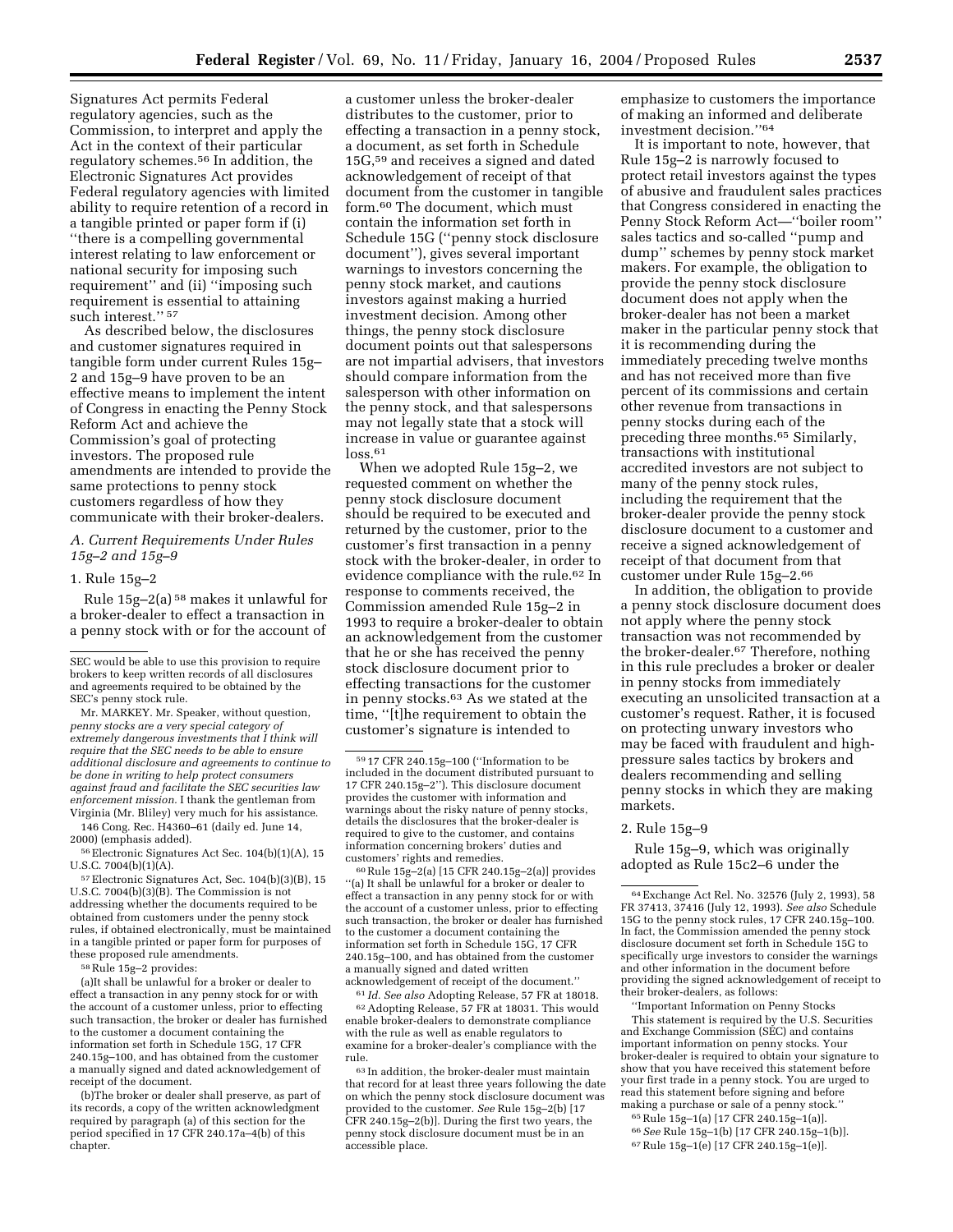Exchange Act, was designed to address sales practice abuses involving certain speculative low-priced securities being traded in the non-Nasdaq over-thecounter (''OTC'') market.68 As the Commission noted in adopting the Rule, ''[t]he target of the Rule is sales practice abuse and manipulation, not small issuers or speculative investment decisions *per se*. It is, however, in [penny stocks] that the Commission has found that a disproportionate number of such abuses occur, and it is for this reason that the Commission is adopting a prophylactic rule for recommended sales of such securities."<sup>69</sup> Rule 15g-9 generally prohibits a broker-dealer from selling to, or effecting the purchase of a penny stock by, any person unless the broker-dealer has approved the purchaser's account for transactions in penny stocks and received the purchaser's agreement in tangible form to the transaction.

In approving an account for transactions in penny stocks, a brokerdealer must obtain sufficient information from the customer to make an appropriate suitability determination, provide the customer with a statement setting forth the basis of the determination, and obtain a signed copy of the suitability statement from the customer in tangible form.70 By

69Exchange Act Rel. No. 27160, 54 FR at 35479.

70Rule 15g–9 provides, in pertinent part: (a) As a means reasonably designed to prevent fraudulent, deceptive, or manipulative acts or practices, it shall be unlawful for a broker or dealer to sell a penny stock to, or to effect the purchase of a penny stock by, any person unless:

(1) The transaction is exempt under paragraph (c) of this section; or

(2) prior to the transaction:

(i) the broker or dealer has approved the person's account for transactions in penny stocks in accordance with the procedures set forth in paragraph (b) of this section; and

(ii) the broker or dealer has received from the person a written agreement to the transaction setting forth the identity and quantity of the penny stock to be purchased.

(b) In order to approve a person's account for transactions in penny stocks, the broker or dealer must:

(1) Obtain from the person information concerning the person's financial situation, investment experience, and investment objectives;

(2) reasonably determine, based on the information required by paragraph (b)(1) of this requiring the customer to agree in tangible form to purchases of penny stocks, Rule 15g–9(a)(2)(ii) was intended to provide the customer with an opportunity to make an investment decision outside of a high-pressure telephone conversation with a salesperson. It removes the pressure for an immediate decision.71 We believe this requirement is critical to the effectiveness of the Rule.72

section and any other information known by the broker-dealer, that transactions in penny stocks are suitable for the person, and that the person \* reasonably may be expected to be capable of evaluating the risks of transactions in penny stocks;

(3) deliver to the person a written statement: (i) setting forth the basis on which the broker or dealer made the determination required by paragraph (b)(2) of this section;

(ii) stating in a highlighted format that it is unlawful for the broker or dealer to effect a transaction in a penny stock subject to the provisions of paragraph (a)(2) of this section unless the broker or dealer has received, prior to the transaction, a written agreement to the transaction from the person; and

(iii) stating in a highlighted format immediately preceding the customer signature line that:

(A) the broker or dealer is required by this section to provide the person with the written statement; and

(B) the person should not sign and return the written statement to the broker or dealer if it does not accurately reflect the person's financial situation, investment experience, and investment objectives; and

(4) obtain from the person a manually signed and dated copy of the written statement required by paragraph (b)(3).

71As the Commission noted when it adopted Rule 15c2–6:

Most of the sales practice abuses involving lowpriced securities are conducted over the telephone by broker-dealers engaging in ''boiler-room'' operations. Improved communications technology has enabled an increasing number of this type of broker-dealer to engage in high-pressure sales campaigns on a nationwide basis. An essential aspect of a boiler-room operation is the use of numerous salespersons making hundreds of highpressure cold calls each day to generate sales of low-priced securities to new customers. Cold calls are telephone calls made to persons whose names are drawn from a telephone directory or a membership list. Consequently, many of the persons called will have little investment experience and limited financial resources. The salespersons are trained in high-pressure sales tactics designed to elicit a buy decision during the course of a telephone call, and typically are compensated solely by commissions generated by sales of securities. Because many of the persons called are inexperienced investors, they are particularly vulnerable to deceptive sales pitches promising high profits made by salespersons willing to disregard the unsuitability of a security for the purchaser.

Moreover, in a resolution supporting the adoption of the rule in 1989, the North American Securities Administrators Association stated that ''penny stock manipulation schemes and fraudulent cold calling sales tactics are among the most prevalent fraudulent schemes being perpetrated on the investing public, resulting in millions of dollars of losses annually, damaging the efficient operation of the market and reducing the amount of capital available to legitimate business.''

Exchange Act Rel. No. 27160, 54 FR at 35469. 72As the Commission stated when it adopted Rule 15c2–6:

In addition, the requirement that the broker-dealer provide a copy of its suitability determination to the customer prior to the customer's commitment to purchase a penny stock was intended to provide the customer with the opportunity to review that determination and decide whether the broker-dealer had made a good faith attempt to consider the customer's financial situation, investment experience and investment objectives.73 The requirement that the broker-dealer receive a signed copy of the suitability statement in tangible form is also intended ''to convey to the customer the importance of the suitability statement, and to prevent a salesperson from convincing the customer to sign the statement without a review for accuracy.''74

Nevertheless, as with Rule 15g–2, these requirements under Rule 15g–9 do not apply to all broker-dealers or in all cases involving transactions in penny stocks. Most notably, none of these provisions applies to broker-dealers that have not received more than five percent of their commissions and certain other revenue from transactions in penny stocks during each of the preceding three months and have not made a market in the penny stock to be purchased by the customer during the preceding twelve months. Moreover, they do not apply when the customer is an institutional accredited investor or when the broker-dealer did not recommend to the customer the penny stock to be purchased.75 In addition, the provisions of Rule 15g–9 do not apply if the customer is an ''established customer'' of the broker-dealer; that is, if the customer has had an account with the broker-dealer in which the customer (1) has effected a securities transaction or deposited funds more than one year previously, or (2) has already made three purchases involving different penny stocks on different days.76

Exchange Act Rel. No. 27160, 54 FR at 35480. 73 *Id.*

74 *Id.,* 54 FR at 35479.

76*See* Rules 15g–9(c)(3) and 15g–9(d)(2) [17 CFR 240.15g–9(c)(3) and 240.15g–9(c)(4)].

<sup>68</sup>Exchange Act Rel. No. 27160, 54 FR at 35468. The rule was redesignated as Rule 15g–9 in Exchange Act Rel. No. 32576. As we stated in adopting Rule 15c2–6, ''[t]he Commission is taking this action in response to the widespread incidence of misconduct by some broker-dealers in connection with transactions in low-priced securities.'' Exchange Act Rel. No. 27160, 54 FR at 35468. Furthermore, ''[c]ommenters supporting the proposed rule particularly noted the seriousness and extent of broker-dealer misconduct in the market for low-priced, non-NASDAQ OTC securities, and the need for effective regulatory tools with which to address such misconduct. Exchange Act Rel. No. 27160, 54 FR at 35469.

<sup>&#</sup>x27;'The written agreement requirement provides the Rule's most direct protection against high-pressure sales tactics by enhancing the ability of investors to guard themselves against such tactics. Brokerdealers involved in boiler room abuses typically use prepared scripts designed by marketing experts that try to elicit immediate buy decisions during the course of one or a series of telephone calls. \* The written agreement requirement has the beneficial effect of ensuring that the customer's final decision will be made outside of a pressuring telephone call, and of providing objective evidence of whether a customer has agreed to a transaction.''

<sup>75</sup>*See* Rule 15g–9(c)(1) [17 CFR 240.15g–1], referencing Rules 15g–1(b) and (e) [17 CFR 240.15g– 1(b), (e)].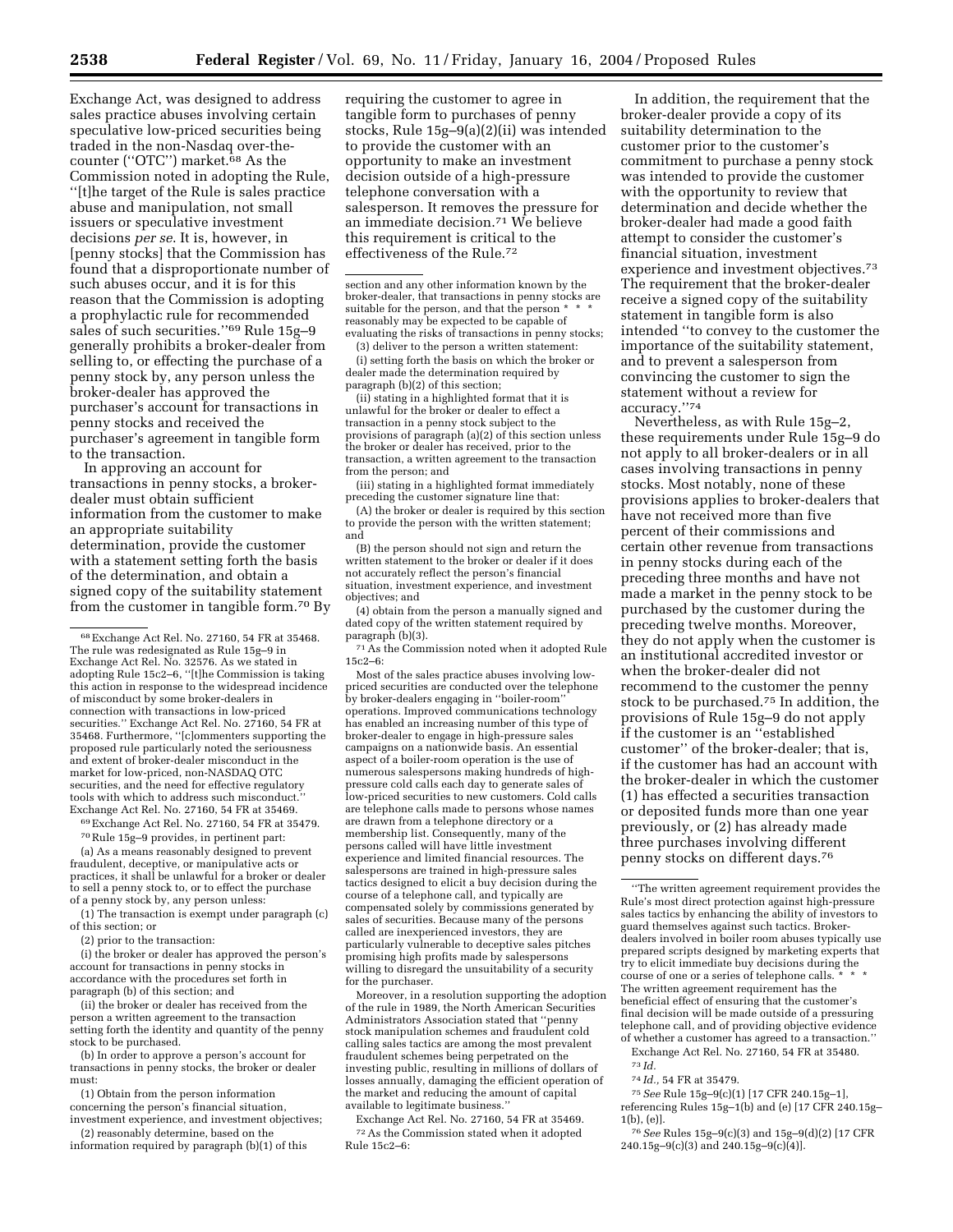Thus, these disclosures are essentially required only in very narrow circumstances—when the customer is a relatively new customer of the penny stock market-making broker-dealer or has limited experience with penny stocks and is not an institutional accredited investor, and when the broker-dealer has solicited the customer to engage in a penny stock transaction. The investors whose transactions do not qualify for any of the exemptions to the application of the penny stock rules are the persons most in need of the protections afforded by the proposed rule amendments, including an opportunity for unpressured consideration of the risks inherent in penny stocks.

# *B. The Need To Maintain These Investor Protections*

The Commission has long worked to integrate the use of electronic media into the delivery and disclosure requirements under the federal securities laws. We first published our views on the use of electronic media to deliver information to investors in 1995.77 The 1995 Release focused on electronic delivery of prospectuses, annual reports to security holders and proxy solicitation materials under the Securities Act of 1933,<sup>78</sup> the Exchange Act 79 and the Investment Company Act of 1940.80 Our 1996 electronic media release 81 focused on electronic delivery of required information by brokerdealers (including municipal securities dealers) and transfer agents under the Exchange Act and investment advisers under the Investment Advisers Act of 1940.82 In March 1998, we summarized our views about the reach of U.S. securities laws to offers and sales of securities and investment services by means of the Internet—particularly offers and sales that purport to be effected offshore.83 In April 2000, we provided guidance on the use of electronic media by securities issuers of all types, including operating

companies, investment companies and municipal securities issuers, as well as market intermediaries.84 In addition, we have modified broker-dealer and investment adviser registration filing requirements to facilitate electronic filing, maintenance of and access to registration information over the Internet.85 We have also provided guidance regarding the electronic storage of broker-dealer records in light of the Electronic Signatures Act.86 We remain committed to adapting our regulations, as needed, to take into account technological advances in communications while seeking to ensure that investor protections are maintained.87

In our effort to integrate the use of electronic media into the federal securities laws, we addressed the penny stock rules in our 1996 Release.<sup>88</sup> Although the Commission allowed broker-dealers to meet their delivery obligations under the penny stock rules by electronic means, the Commission specifically determined that brokerdealers should continue to obtain from customers signatures and agreements in

85*See* Exchange Act Rel. No. 41594 (July 2, 1999), 64 FR 37586 (July 12, 1999), in which we amended Form BD, the uniform broker-dealer registration form, and related rules under the Exchange Act to support electronic filing in the Internet-based Central Registration Depository system; and Investment Advisers Act Rel. No. 1897 (Sept. 12, 2000), 65 FR 57438 (Sept. 22, 2000), in which we adopted new rules and rule amendments under the Investment Advisers Act of 1940 to require that advisers registered with the Commission make filings under the Act with the Commission electronically through the Investment Adviser Registration Depository, as well as amendments to Forms ADV and ADV–W.

86Exchange Act Rel. No. 44238 (May 1, 2001), 66 FR 22916 (May 7, 2001).

87*See* Exchange Act Rel. No. 44227 (Apr. 27, 2001), 66 FR 21648 (May 1, 2001) (amending the transfer agent record retention rule, Rule 17Ad–7, to allow registered transfer agents to use electronic, microfilm, and microfiche records maintenance systems to preserve records that they are required to retain under Rule 17Ad–6); Investment Advisers Act Rel. No. 1945 (May 24, 1945), 66 FR 30311 (June 6, 2001) (adopting rule amendments that expand the circumstances under which registered investment companies and registered investment advisers may keep records on electronic storage media). *See also* Securities Act Rel. No. 7877 (July 27, 2000), 65 FR 47281 (Aug. 2, 2000) (adopting, at the explicit direction of Congress in Section 104(d)(2) of the Electronic Signatures Act, Securities Act Rule 160, which exempts from the consumer consent requirements contained in Section 101(c) of the Electronic Signatures Act prospectuses of registered investment companies that are used for the sole purpose of permitting supplemental sales literature to be provided to prospective investors).

88*See* 1996 Release at n. 12 and n. 50, 61 FR at 24646 and 24649.

tangible form under the penny stock rules.89 We thus preserved the customer's ability to ''stop and think,'' maintaining an important component of the investor protections of the penny stock rules.

As discussed above, the Electronic Signatures Act is intended to facilitate the use of electronic communications in interstate commerce. The Penny Stock Reform Act, on the other hand, was intended to provide protections to investors in penny stocks and address the fraudulent sales practices that had long characterized the markets for penny stocks. As mandated by Congress, the Commission adopted the penny stock rules in order to further the goals of the Penny Stock Reform Act. Implementation of the provisions of the Electronic Signatures Act in the context of the penny stock rules, however, requires us to harmonize the Congressional mandates.90 The proposed amendments to Exchange Act Rules 15g–2 and 15g–9 attempt to do so.

The requirements that a customer provide, in tangible form, a signed copy of the suitability statement and an agreement for a particular transaction under Rule 15g–9, together with the requirement that customers provide, in tangible form, a signed copy of the penny stock disclosure document pursuant to Rule 15g–2, were designed to give investors time to reflect. This interval can be used by an investor to consider whether an investment in penny stocks, which is often a risky investment, is appropriate for him or her before the broker-dealer that actively solicited the investment effects a transaction. The proposed amendments to Rules 15g–2 and 15g–9 are intended to maintain an investor's ability to thoughtfully consider investment in penny stocks—even when communicating nearly instantaneously by means of electronic media—by imposing a two-business-day waiting period, as explained below. The two-

90We express no view regarding how the Electronic Signatures Act affects the federal securities laws other than with respect to the effect of Section 101(a) of the Act on the ability of brokerdealers to obtain from customers signatures and agreements in electronic form to satisfy the requirements of Exchange Act Rule 15g–9 that customers provide a signed and dated copy of the suitability statement and an agreement for a particular transaction, and the Rule 15g–2 requirement that customers provide a signed and dated acknowledgement of receipt of the penny stock disclosure document.

<sup>77</sup>Securities Act Rel. No. 7233 (Oct. 6, 1995), 60 FR 53458 (Oct. 13, 1995) (the ''1995 Release''). 78 15 U.S.C. 77a, *et seq.*

<sup>79</sup> 15 U.S.C. 78a, *et seq.*

<sup>80</sup> 15 U.S.C. 80a–1, *et seq.*

<sup>81</sup>Exchange Act Rel. No. 37182 (May 9, 1996), 61 FR 24644 (May 15, 1996) (the ''1996 Release''). The 1996 Release also provided additional examples supplementing the guidance in the 1995 Release. Since 1996, we have further addressed the use of electronic media in the context of offshore sales of securities and investment services, *see* Securities Act Rel. No. 7516 (Mar. 23, 1998), 63 FR 14806 (Mar. 27, 1998) (the ''1998 Release''), and crossborder tender offers, *see* Securities Act Rel. No. 7759, (Oct. 22, 1999), 64 FR 61382 (Nov. 10, 1999) (the ''1999 Release'').

<sup>82</sup> 15 U.S.C. 80b–1, *et seq.*

<sup>83</sup> 1998 Release.

<sup>84</sup>Exchange Act Rel. No. 42728 (Apr. 28, 2000), 65 FR 25843, 25844 (May 4, 2000) (As we stated at that time, ''[t]he increased availability of information through the Internet has helped to promote transparency, liquidity and efficiency in our capital markets.'').

<sup>89</sup>*See* 1996 Release at n. 12, 61 FR at 24646 (''[T]he Commission believes that in order to fulfill the purposes of the Securities Enforcement Remedies and Penny Stock Reform Act of 1990, broker-dealers should continue to have customers manually sign and return in paper form any documents that require a customer's signature or written agreement.'').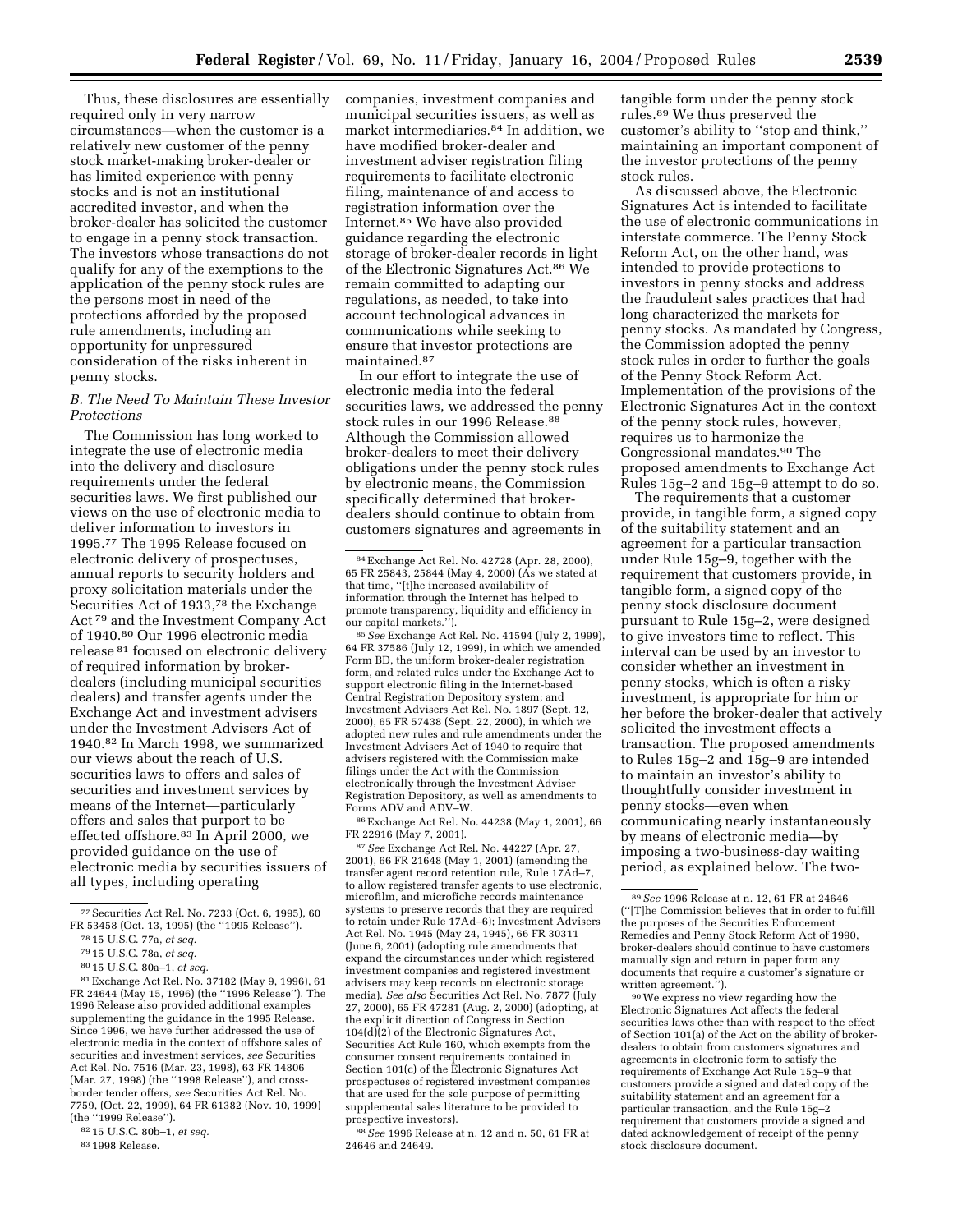business-day waiting period is meant, as a practical matter, to replicate the interval investors had when we adopted the penny stock rules and that we maintained in the 1996 Release.

As noted above, this opportunity for careful consideration continues to be necessary today.91 Although the efforts of Congress and the Commission, as well as other federal and state regulators, have targeted fraudulent activity in the market for penny stocks, penny stock fraud continues to victimize investors.92 The proposed amendments to Rules 15g–2 and 15g–9 are intended to give investors the time to carefully consider—and, perhaps reject—the overtures of high-pressure broker-dealers, regardless of the media through which they transact business. As Congress recognized when it enacted the Penny Stock Reform Act, the defrauded victims of penny stock fraud activities are not the only ones harmed. Penny stock fraud is detrimental to the integrity of our nation's capital markets.

# **V. Proposed Amendments to Rules 15g– 2 and 15g–9**

The ongoing advances in technology, including widespread use of the Internet, e-mail and the ability to use electronic signatures may unintentionally weaken the investor protections intended by Congress in enacting the Penny Stock Reform Act and afforded under the penny stock rules. As discussed above, Section 101(a) of the Electronic Signatures Act enables customers to provide to brokerdealers in penny stocks electronic signatures in place of the signatures in tangible form required under Rules 15g– 2(a) and 15g–9(b)(4), and permits customers to provide the agreement regarding particular penny stock transactions required under Rule 15g– 9(a)(2)(ii) through electronic media.

''The pernicious Art of Stock-jobbing hath, of late, so wholly perverted the End and Design of Companies and Corporations, erected for the introducing, or carrying on, of Manufacturers, to the private Profit of the first Projectors, that Privileges granted to them have, commonly, been made no other Use of, by the First Procurers and Subscribers, but to sell again, with Advantage, to ignorant Men, drawn in by the Reputation, falsely raised, and artfully spread concerning the thriving State of their Stock.''—Louis Loss and Joel Seligman, *Securities Regulation,* 3 (3d ed. 1989).

92*See* discussion above at Section III, A.

In the 1996 Release, while the Commission specifically determined that broker-dealers should continue to obtain signatures and agreements in tangible form under the penny stock rules instead of using electronic media to satisfy these requirements, the Commission also stated that it ''may be willing to consider a 'cooling-off' period as an alternative to the requirement of a manual signature under Rules 15g–2 and 15g–9'' when it next reviewed the penny stock rules,93 and requested comment on the ''cooling-off'' period approach.94 The one commentator addressing that aspect of the 1996 Release stated, without expressing a view as to investors' need for such protection, that ''a cooling off period would be a more appropriate means of regulation than withholding access to modern means of communication.'' 95 In light of the intersection of the Electronic Signatures Act with the Penny Stock Reform Act and the penny stock rules, and the continued existence of fraudulent sales practices in the markets, we are proposing to implement such "cooling off" or waiting periods.

The proposed amendments would provide the method for compliance with current Rules 15g–2 and 15g–9(a) and (b) for brokers and dealers in penny stocks whose customers provide them with electronically signed or transmitted documents required under the Commission's penny stock rules. Our proposal takes into account that, although we previously have interpreted the penny stock rules to prohibit the use of electronic media to satisfy certain requirements, the Electronic Signatures Act allows these requirements to be satisfied through electronic means. Customers using electronic media, however, could effectively lose some of the protections afforded by the penny stock rules. We believe the proposed amendments are necessary so that all investors continue to receive the protections that the penny stock rules were designed to provide.

In particular, we propose to impose a waiting period of two business days from the time the broker-dealer sends the required material to the customer regardless of whether these communications are paper-based or electronic. For example, as applied to Rule 15g–2(a), the proposed

95Letter from Scucommittee on Disclosure Technology of the Federal Regulation of Securities Committee of the Section of Business Law of the American Bar Association, to Jonathan G. Katz, Secretary, Securities and Exchange Commission, dated June 27, 1996, Re: Release No. 33–7288, File No. S7–13–96.

amendments would impose a uniform waiting period of two business days that could be satisfied by waiting two days after sending the penny stock disclosure document required by the rule electronically or by mail or some other paper-based means. Similar time periods also would apply to the suitability statement required by Rule 15g–9(b) and the agreement to a transaction in a penny stock required by Rule 15g–9(a)(2)(ii). In other words, under the proposed amendments a broker-dealer could not execute the relevant penny stock transaction until at least two business days after it had transmitted the documents electronically or placed them in the mail. The rule would continue to require that the broker-dealer receive these signed documents, in either electronic 96 or paper form, back from the customer before executing the transaction.97 Thus, the proposed amendments establish a two-businessday waiting period for all penny stock transactions during which a brokerdealer cannot sell a penny stock to a customer he or she has solicited even if the customer, either electronically or on paper, has signed and returned the documents required by the penny stock rules. The proposed amendments essentially seek to preserve parity between electronic and paper communications in the context of the disclosure requirements of the penny stock rules.

As discussed in detail below, we are also proposing to revise the penny stock disclosure document required by Rule 15g–2. As part of this revision, we are proposing to add the Internet address of that section of the Commission's Web site that provides investors with information regarding microcap securities, including penny stocks. New paragraph (d) of Rule 15g–2 would require broker-dealers to send a copy of this section of the Commission's Web site to any penny stock customer upon the customer's request.

We solicit comment on the proposed amendments to Rules 15g–2 and 15g–9. Because the proposed amendments would not differentiate between electronic and paper-based transactions, all broker-dealers subject to the penny

 $\ensuremath{^{91}}$  Unfortunately, the types of abuses that the Penny Stock Reform Act and the penny stock rules are intended to combat have a long history in the securities markets. In 1697, the Parliament of England passed ''[a]n act to restrain the number and ill practice of brokers and stock jobbers.'' The statute was aimed at unlawful conspiracies by jobbers to manipulate prices, and it followed a report of a special commission that had complained:

<sup>93</sup> *Id.* at n. 50, 61 FR at 24649. 94 *Id.*

<sup>96</sup>We note that an electronic acknowledgement of receipt generated automatically by certain e-mail programs when an e-mail message is delivered or opened would not satisfy any of these requirements.

<sup>&</sup>lt;sup>97</sup>The proposed amendments would require that the broker-dealer continue to receive (i) a signed and dated acknowledgement of the receipt of the penny stock penny stock disclosure document from a customer under Rule 15g–2(a); (ii) a signed and dated suitability statement as required under Rule 15g–9(b); and (iii) an agreement to a transaction in a penny stock as required by Rule 15g–9(a)(2)(ii).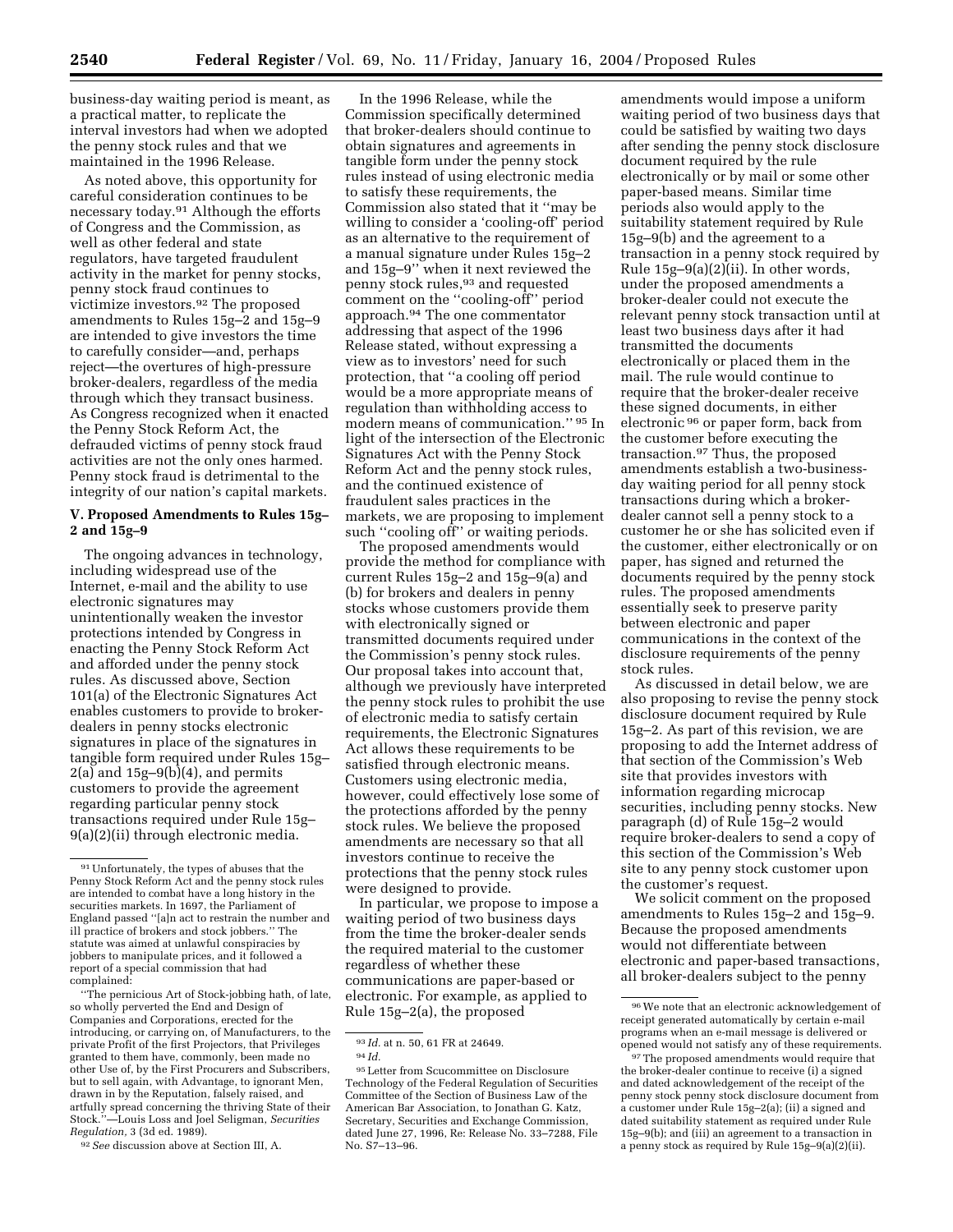stock rules may be required to adjust the manner in which they currently comply with Rules 15g–2 and 15g–9. We therefore solicit comment on the costs, if any, broker-dealers would expect to incur in making these adjustments.

We also solicit comment on whether the proposed amendments could create any competitive advantages or disadvantages to particular firms or types of firms in this segment of the market. If so, commenters should explain these advantages or disadvantages in detail, and, if possible, quantify any associated costs. We also request comment on whether commencing the two-business-day waiting period at the time the documents are sent is the optimal starting point, or whether another starting point should be used. For example, should the waiting period commence when the broker-dealer receives the document back from the customer? Should the waiting period be three business days instead of two business days? 98 Should the waiting period be measured in calendar days instead of business days? Commenters should explain their answers.

We also request comment on how many broker-dealers making a market in penny stocks currently use, or would be likely to (if the proposed amendments were adopted) use electronic media to comply with the requirements of Rules 15g–2 and 15g–9.

# **VI. Revising Schedule 15G**

We are also proposing to revise the penny stock disclosure document and the instructions to it set forth in Schedule 15G under the Exchange Act. The penny stock disclosure document was developed in 1991 and 1992 to provide penny stock investors with brief, standardized information identifying certain risks of investing in low-priced securities and explaining the basic concepts associated with the penny stock market.99 Some of the proposed revisions are designed to reflect the rule amendments discussed above. Other proposed revisions would streamline the document to make it more readable, and update certain contact information. Among other things, we would eliminate specific references to Nasdaq such as ''quoted on NASDAQ,'' ''quoted on the NASDAQ system'' or to ''the NASD's automated

quotation system.'' In addition, revised Schedule 15G would inform penny stock customers of the procedures (including waiting periods) that would result from any amendments to the penny stock rules for a broker-dealer to effect a transaction in any penny stock for or with the account of one of its customers. The revised document would also state that penny stocks trade on foreign exchanges as well as on facilities of national securities exchanges.

The current document is divided into two parts. The first part of the penny stock disclosure document, entitled ''Important Information on Penny Stocks'' (the ''Summary Document''), sets forth on a single page the items required to be disclosed pursuant to Section  $15(g)(2)$  of the Exchange Act.<sup>100</sup> The first section of the Summary Document, entitled ''Penny stocks can be very risky,'' briefly defines ''penny stock'' and identifies certain risks of investing in penny stocks. The second section, entitled ''Information you should get,'' describes the penny stock market and terminology important to an understanding of that market. The final section of the Summary Document, entitled ''Brokers' duties and customer's rights and remedies,'' informs customers who have questions or who have been defrauded that they may have rights or remedies under federal and state law, and provides a toll-free telephone number of the NASD and the central number of NASAA for information on the background and disciplinary history of the firms and salespersons with whom they are dealing, as well as the Commission's complaint number. The second part of the current document (the ''Explanatory Document'') supplements and explains in greater detail the information provided in the Summary Document.

The revised document would simplify and update the Summary Document and replace the Explanatory Document with a hyperlink to (or in the case of a paper document, the Internet address of) the section of the Commission's Web site that provides investors with information regarding microcap securities, including penny stocks. The revised document is designed to be succinct and to catch the attention of readers by highlighting issues that call for investor caution. Moreover, we believe that the revised document would achieve the purposes of Section 15(g)(2) of the Exchange Act more effectively by providing investors with the information in a more

accessible and understandable format.101

We are also proposing to revise Schedule 15G to provide instructions regarding how to electronically provide the penny stock disclosure document.102 Under the proposed amendments, when broker-dealers electronically send their customers a penny stock disclosure document, the email containing the penny stock disclosure document would be required to have as a subject line: ''Important Information on Penny Stocks.'' If the penny stock disclosure document is reproduced in the text of the e-mail, it would need to be clear, easy to read, and where information is required to be printed in bold-face type, underlined, or capitalized, the amended rule would allow issuers to satisfy such requirements by presenting the information in any manner reasonably calculated to draw attention to it.103 If the penny stock disclosure document is sent electronically using a hyperlink to where the document is located on the Commission's Web site, the e-mail containing the hyperlink would also need to have as a subject line: ''Important Information on Penny Stocks.'' Immediately before the hyperlink, the text of the e-mail would need to reproduce the following statement in clear, easy-to-read type that is reasonably calculated to draw attention to the words: ''We are required by the U.S. Securities and Exchange Commission to give you the following disclosure statement: *http:// www.sec.gov/investor/ Schedule15G.htm.* It explains some of the risks of investing in penny stocks.

103Rather than promulgating and enforcing exacting technical requirements about how the penny stock disclosure document must be presented electronically, we have decided to follow the approach we adopted in 1996. *See* Exchange Act Rel. No. 37183 (May 9, 1996), 61 FR 24652 (May 15, 1996) (''As proposed, Commission rules that prescribe the physical appearance of a paper document, such as type size and font requirements, are being amended to provide that the issuer, when delivering an electronic version of a document, may comply with the requirements by presenting the information in a format readily communicated to investors. Where legends are required to be printed in red ink or bold-face type, or in a different font size, the amended rules will allow issuers to satisfy such requirements by presenting the legends in any manner reasonably calculated to draw attention to them.'').

<sup>98</sup>*See, e.g.*, Rule Concerning Cooling-Off Period for Sales Made at Homes or at Certain Other Locations, 16 CFR 429 (The Federal Trade Commission's cooling-off rule gives a consumer three days to cancel purchases of \$25 or more if the consumer buys an item at home or at a location that is not the seller's permanent place of business).

<sup>&</sup>lt;sup>99</sup> Proposing Release, 56 FR at 19180. 100 15 U.S.C. 78o(g)(2).

<sup>101</sup>*See* Adopting Release, 57 FR 18017–18 (discussing the penny stock disclosure document).

<sup>102</sup> In addition to the proposed instructions, the use of electronic media to provide the document is subject to applicable legal requirements. As indicated in note 90, above, we express no view regarding how the Electronic Signatures Act affects the federal securities laws other than with respect to the effect of Section 101(a) of the Act on certain requirements under Exchange Act Rules 15g–2 and 15g–9.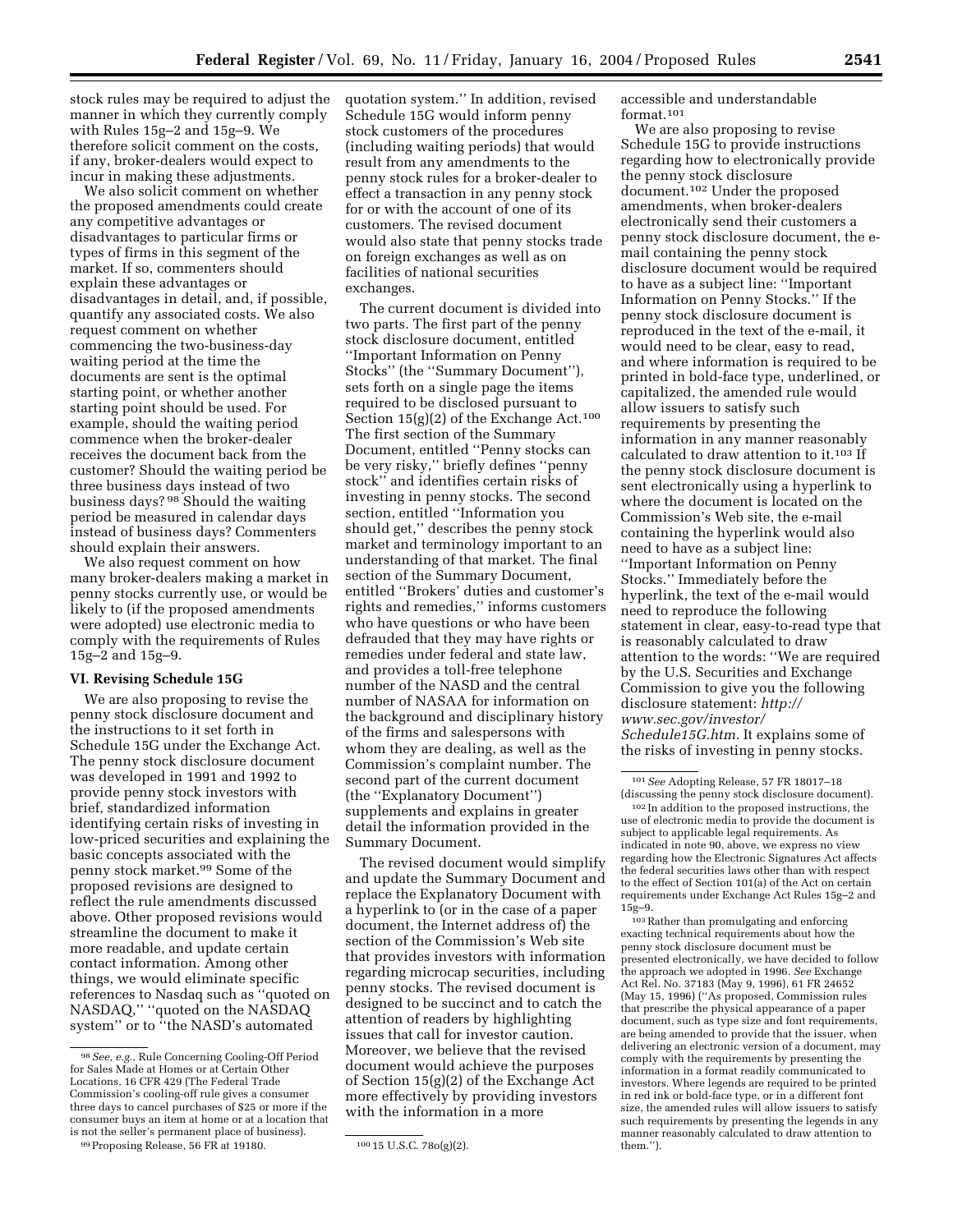Please read it carefully before you agree to purchase or sell a penny stock.''

All e-mail messages transmitting the penny stock disclosure document or a hyperlink to the penny stock disclosure document found on the Commission's Web site would be required to provide the name, address, e-mail address and telephone number of the broker sending the message. Under the proposal, no other information could be included in this e-mail message, except any privacy or confidentiality information routinely included in e-mail messages sent to customers from that broker, as well as instructions on how to provide a signed and dated acknowledgement of receipt of the document.

We would also update the penny stock disclosure document to add the Internet addresses for the Commission, the NASD, Inc. (''NASD''), and the North American Securities Administrators Association (''NASAA''). We would also revise the document to reduce repetition, make it easier to read, and make it more understandable to investors. The current penny stock disclosure document was written over a decade ago and reflects the market as it existed at that time. The proposed revisions to the penny stock disclosure document would bring it up to date, and make it more streamlined and understandable to investors. In particular, much of the detail in the document would be eliminated and replaced with a hyperlink to (or in the case of a paper document, the Internet address of) the section of the Commission's Web site that provides investors with information regarding microcap securities, including penny stocks. We believe that providing a hyperlink (or Internet address) would be an efficient method of alerting potential penny stock investors to the existence of the Commission's Web site and the useful information about investing in such securities that is posted on it. This approach would permit investors to better analyze the penny stock transaction being offered to them since they would have access not only to the portion of the Commission's Web site that deals with investing in penny stocks and microcap securities but to all of the other information posted on the Commission's Web site. An interested investor could, therefore, browse the entire Commission's Web site and, we hope, better educate him or herself before making an investment decision. If a customer requests, a broker-dealer would be required to provide him or her with a copy of the additional information regarding microcap securities, including penny stocks, from the Commission's Web site.

We request comment regarding all of the proposed changes to the penny stock disclosure document. Commenters are encouraged to discuss not only the substance of the document, but also the presentation. For example, we request comment about using a hyperlink (or an Internet address) to inform potential penny stock investors about the risks inherent in investing in penny stocks and microcap securities. Would investors be more or less likely to read such information in a hyperlink than if this information was presented to them at the same time as the penny stock disclosure document? Please explain any comment. We also solicit comment regarding our proposal to permit brokerdealers electronically transmitting the penny stock disclosure document to present the information in the document that is required to be printed in boldface type, underlined or capitalized in any manner reasonably calculated to draw attention to this information. Should we be more prescriptive and specify in detail how this document should appear electronically? Should the same approach be followed with regard to the required text when a hyperlink to the document on the Commission's Web site is sent to the customer? Moreover, if the penny stock disclosure document is provided to a customer in paper form, should the penny stock broker-dealer be required to provide additional information upon the customer's request? For example, should the penny stock broker-dealer be required to provide a printed version of the section of the Commission's Web site that provides investors with information regarding microcap securities, including penny stocks, or should it be required to provide a modified version of the current Explanatory Document? If the additional information is provided some time after the penny stock disclosure document, should the broker-dealer be required to provide such information before it effects a transaction in that customer's account? Should the two-business-day waiting period begin to run after the customer has received this additional information from the broker-dealer?

## **VII. General Request for Comments**

In addition to the specific requests for comment above, we are soliciting comments on all aspects of the proposed amendments. Commenters should explain their view in as much detail as appropriate.

# **VIII. Paperwork Reduction Act Analysis**

# *A. Rule 3a51–1 Analysis*

The proposed amendments to Rule 3a51–1 do not impose any ''collection of information'' requirements within the meaning of the Paperwork Reduction Act of 1995 ("PRA").<sup>104</sup> Similarly, the proposed amendments to Rule 15g–100 do not impose any ''collection of information'' requirements with the meaning of the PRA. Accordingly, the PRA does not apply to these proposed amendments.

### *B. Rule 15g–2 and Rule 15g–9 Analyses*

Certain provisions of the proposed amendments to Rules 15g–2 and 15g–9 contain ''collection of information'' requirements within the meaning of the PRA. The Commission has submitted the proposed rule amendments to the Office of Management and Budget (''OMB'') for review in accordance with PRA requirements. An agency may not sponsor, conduct, or require response to an information collection unless a currently valid OMB control number is displayed.

The Commission is proposing to amend the collections of information currently required under Rules 15g–2 and 15g–9 under the Exchange Act. The title for the collection of information under current Rule 15g–2, ''Penny Stock Disclosure Rules,'' which the Commission is proposing to amend, contains a currently approved collection of information under OMB control number 3235–0434. The title for the collection of information under current Rule 15g–9, ''Sales Practice Requirements for Certain Low-Priced Securities,'' which the Commission is proposing to amend, contains a currently approved collection of information under OMB control number 3235–0385. The information received by a broker-dealer pursuant to Rules 15g– 2 and 15g–9 is mandatory, and is otherwise governed by Regulation S– P 105 and the internal policies of the broker-dealer regarding confidentiality. In addition, the Commission or a selfregulatory organization (''SRO'') may review the information during the course of an examination.

<sup>104</sup> 44 U.S.C. 3501, *et seq.*

<sup>105</sup>*See* Title V of the Gramm-Leach-Bliley Act, Pub. L. 106–102, 106th Cong., 1st Sess. (codified at 15 U.S.C. 6801 *et seq.* (the ''Act''). Pursuant to Section 504 of the Act, the Commission adopted Regulation S–P on June 22, 2000. *See* 17 CFR Part 248, Privacy of Consumer Financial Information (Regulation S–P), Exchange Act Rel. No. 42974 (June 22, 2000), 65 FR 40334 (June 29, 2000).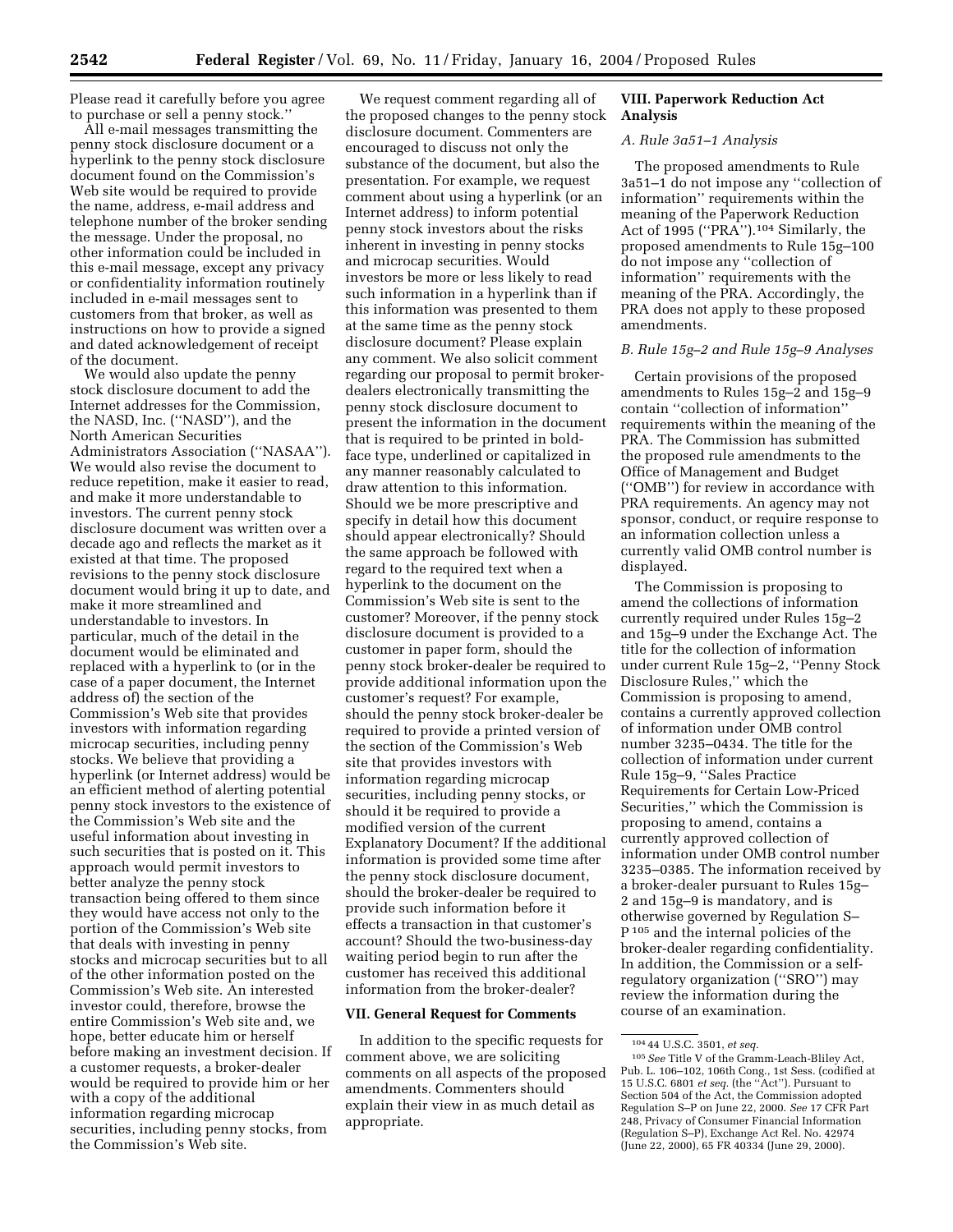### 1. Summary of Collection of Information

Current Rule 15g–2 requires brokerdealers to provide their customers with a penny stock disclosure document, as set forth in Schedule 15G under the Exchange Act, prior to each customer's first non-exempt transaction in a penny stock. The rule also requires a brokerdealer to obtain from its customer in tangible form a signed acknowledgement that he or she has received the required penny stock disclosure document. The broker-dealer must maintain a copy of the customer's acknowledgement for at least three years following the date on which the penny stock disclosure document was provided to the customer. During the first two years of this period, the document must be maintained in an accessible place.

The substance of the collection of information required by Rule 15g–2 would not change under the proposed amendments. The penny stock disclosure document would still have to be provided by a broker-dealer to a customer prior to a non-exempt transaction in a penny stock, and a signed copy of that document would still have to be received by the brokerdealer and maintained in its records for the required period of time. The means of sending and receiving those documents may change from paper copies to electronic versions of those documents or vice versa.

Current Rule 15g–9 requires a brokerdealer to produce a suitability determination for its customers and to obtain from the customer in tangible form a signed copy of that document prior to executing certain recommended transactions in penny stocks. The broker-dealer must also obtain, in tangible form, the customer's agreement to a particular recommended transaction in penny stocks, listing the issuer and number of shares of the particular penny stock to be purchased.

Similarly, the substance of the collection of information required by Rule 15g–9 would not change under the proposed amendments. The suitability determination would still have to be provided by a broker-dealer to a customer and a signed copy of that document would still have to be received by the broker-dealer prior to its effecting a non-exempted transaction in penny stocks for that customer. The only potential change would be the media through which these documents may be sent and received.

As discussed above, the proposed rule amendments respond to advances in technology and legislative developments governing expanded use

of electronic communications. They are intended to maintain investor protections regardless of whether broker-dealers subject to the penny stock rules use paper copies or electronic communications to obtain the required documents and signatures under the Rules.

### 2. Proposed Use of the Information

As discussed in more detail above, Rules 15g–2 and 15g–9 were adopted to provide important protections to investors solicited by broker-dealers to purchase penny stocks. These rules were intended to address some of the abusive and fraudulent sales practices (*e.g.*, boiler room tactics and ''pump and dump'' schemes) that had characterized the market for penny stocks. The requirement in Rule 15g–2 that a brokerdealer provide the Schedule 15G penny stock disclosure document to its customer prior to effecting a penny stock transaction recommended by the broker-dealer was intended to make the customer aware of the risky nature of investing in penny stocks and provide information about the customer's rights and remedies under the federal securities laws. The requirement in Rule 15g–2 that a broker-dealer obtain in tangible form a signed acknowledgement of receipt of the Schedule 15G penny stock disclosure document was designed to give customers the opportunity to carefully consider, outside of a high-pressure sales call, whether an investment in a penny stock that is recommended by a broker-dealer is appropriate for them.

Similarly, the requirement in Rule 15g–9 that a broker-dealer provide a copy of its suitability determination to the customer prior to the customer's commitment to purchase a penny stock was intended to provide the customer with the opportunity to review that determination and decide whether the broker-dealer has made a good faith attempt to consider the customer's financial situation, investment experience, and investment objectives. The requirement that a broker-dealer receive in tangible form a signed copy of the suitability statement is also intended to convey to the customer the importance of the suitability statement, and to prevent a salesperson from convincing the customer to sign the statement without a review for accuracy. The Rule 15g–9 requirement that the customer provide in tangible form an agreement to a particular transaction is intended to protect investors from fraudulent sales practices by identifying the particular stock and number of shares the customer has agreed to purchase.

The proposed amendments would apply to the means for the collection of information when broker-dealers send and receive the required documents electronically. The waiting period is designed to provide persons communicating electronically with their broker-dealers with protections that are comparable to those under the current rules.

The information collected and maintained by broker-dealers pursuant to Rules 15g–2 and 15g–9, including documents obtained in electronic form pursuant to the proposed rule amendments, may be reviewed during the course of an examination by the Commission or an SRO for compliance with the provisions of the federal securities laws and applicable SRO rules.

# 3. Respondents

Rule 15g–2 only applies to brokerdealers effecting transactions in penny stocks that are not otherwise exempt. It does not apply if the security involved is not a penny stock, or if the brokerdealer did not recommend the transaction to its customer.106 It also does not apply to a broker-dealer that has not been a market maker in the particular penny stock that it is recommending during the immediately preceding twelve months or has not received more than five percent of its commissions and certain other revenue from transactions in penny stocks during each of the preceding three months.107 Similarly, transactions with institutional accredited investors are not subject to the rule.108 The rule also does not apply to transactions that meet the requirements of Regulation D or transactions with an issuer not involving a public offering.109 A brokerdealer must provide the penny stock disclosure document to its customer only once, prior to the first penny stock transaction that is subject to the rule for that customer. Essentially, then, Rule 15g–2 only applies to broker-dealers making markets in the penny stocks they are recommending to nonaccredited investors when they enter into their first penny stock transactions.

<sup>106</sup>Rule 15g–1(e) [17 CFR 240.15g–1(e)].

<sup>107</sup>Rule 15g–1(a) [17 CFR 240.15g–1(a)].

<sup>108</sup>*See* Rule 15g–1(b) [17 CFR 240.15g–1(b)].

<sup>109</sup>*See* Rule 15g–1(c) [17 CFR 240.15g–1(c)]. It also does not apply to transactions in which the customer is an issuer, or a director, officer, general partner, or direct or indirect beneficial owner of more than 5% of any class or equtiy security of the issuer of the penny stock that is the subject of the transaction. Rule 15g–1(d) [17 CFR 240.15g–1(d)].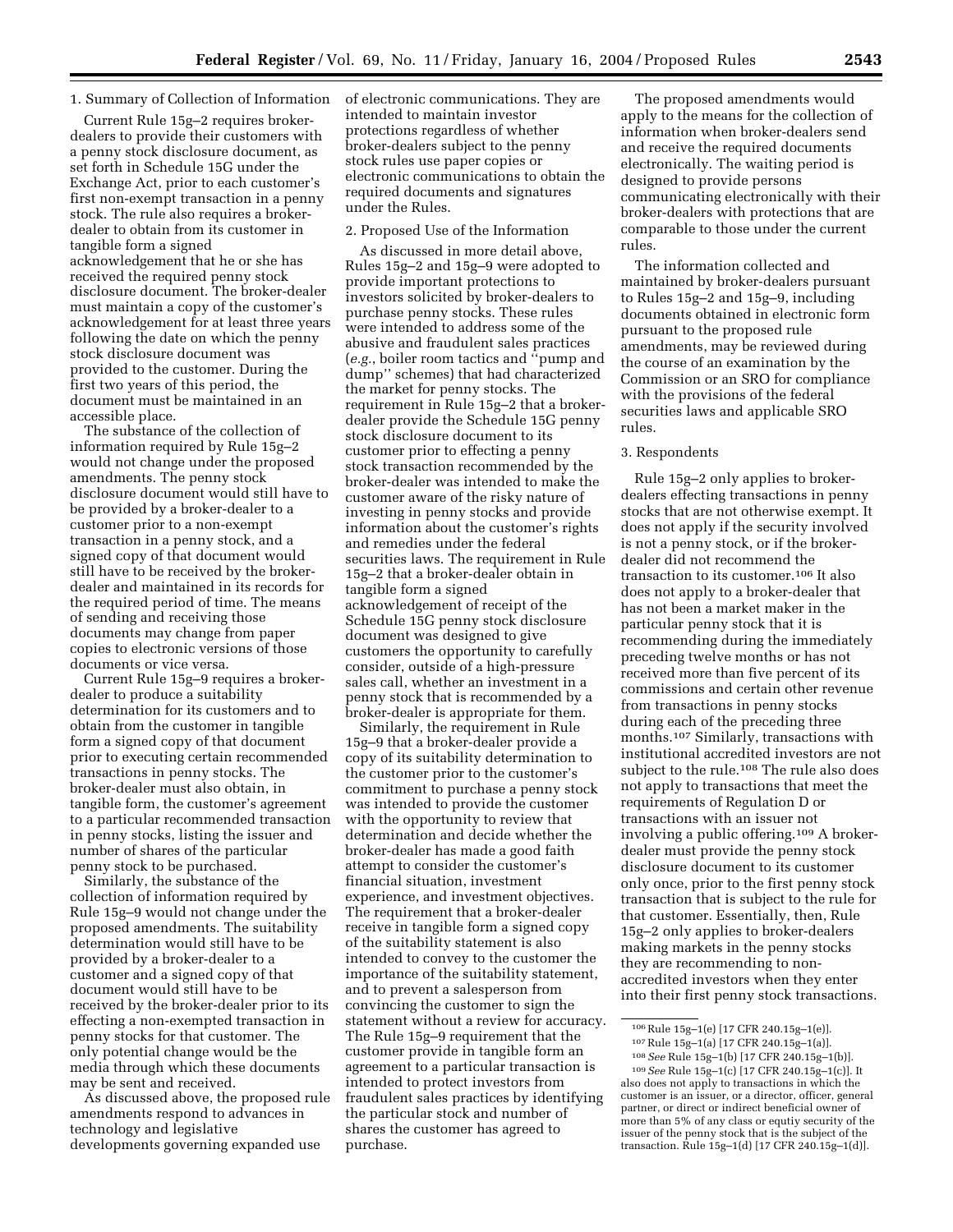The same exemptions apply to Rule 15g–9 as Rule 15g–2,110 along with one additional exemption. The provisions of Rule 15g–9 do not apply if the customer is an ''established customer'' of the broker-dealer; that is, if the customer has had an account with the brokerdealer in which the customer (i) has effected a securities transaction or deposited funds more than one year previously, or (ii) has already made three purchases involving different penny stocks on different days.111 Thus, the requirements to provide a suitability determination and a transaction agreement under Rule 15g–9 only apply in limited circumstances—if the customer is a relatively new customer of the penny stock market-making brokerdealer or has limited experience with penny stocks and is not an institutional accredited investor, and if the brokerdealer has solicited the customer to engage in a penny stock transaction. While a broker-dealer must provide the suitability determination to its customer once prior to that customer's first penny stock transaction that is subject to the rule, the broker-dealer may have to obtain more than a single transaction agreement under the rule, depending on the circumstances. The Commission estimates there are approximately 240 broker-dealers making markets in penny stocks that could, potentially, be subject to either Rule 15g–2 or Rule 15g–9.112

111*See* Rules 15g–9(c)(3) and 15g–9(d)(2) [17 CFR 240.15g–9(c)(3) and 240.15g–9(c)(4)].

112The Commission estimates that there are approximately 120 penny stock dealers potentially subject to the penny stock rules. Since the identities of penny stock dealers are not readily available, the staff of the Commission developed a methodology to identify them. The staff estimates that there might be as few as 60 penny stock dealers, or as many as 240, potentially subject to the penny stock rules. We have used the upper bound of this range as a conservative estimate in order to decrease the likelihood that we understate the potential costs of these amendments. The staff identified penny stock dealers based on the ratio of their transaction activity in penny stocks to their trading in all stocks. Penny stocks were identified using company financial statements and information on stock prices.

4. Total Annual Reporting and Recordkeeping Burden

The proposed amendments are intended to adapt Rules 15g–2 and 15g– 9 to an electronic or Internet-based environment. Under the proposed amendments, all penny stock transactions that are not exempted would be subject to a waiting period of two business days from the time a broker-dealer sends the required documents to its penny stock customer. As discussed above, the current rules were designed to effectively provide a similar waiting period through the imposition of the obligation to obtain signatures and agreements in tangible form. Therefore, except for the imposition of a formal waiting period, the proposed rule amendments would not impose any significant additional recordkeeping, reporting or other compliance requirement on brokerdealers.

Under the proposed amendments, a broker-dealer that becomes subject to the waiting period by complying with the current rules' requirements through electronic communications may incur some additional costs associated with keeping track of the waiting period. Hence, under the proposed amendments, broker-dealers subject to the penny stock rules may need to develop a tracking method to ensure compliance with the waiting period after receipt of the required signatures and agreements under the rules. We would not expect this to result in more than a minimal increase in burden. Moreover, there should be no non-hour costs associated with the requirement.

It should be noted, however, that only the transaction agreement required under Rule 15g–9(a)(2)(ii) is required for a particular transaction. Neither the suitability determination required under Rule 15g–9(b) nor the penny stock disclosure document required to be given to a customer under Rule 15g–2 is transaction-specific. Rather these documents may be provided to the customer at any time prior to the brokerdealer effecting a recommended penny stock transaction for the customer.

# **a. Estimated Burden Hours**

### i. Burden Hours for Rule 15g–2

The Commission estimates that there are approximately 240 broker-dealers potentially subject to current Rule 15g– 2, and the Commission has previously estimated that each one of these firms processes an average of three new customers for penny stocks per week. Thus, each respondent would process approximately 156 penny stock disclosure documents per year. Under

current Rule 15g–2, the Commission calculated that (a) the copying and mailing of the penny stock disclosure document should take no more than two minutes per customer, and (b) each customer should take no more than eight minutes to review, sign and return the penny stock disclosure document. Thus, the total existing respondent burden is approximately 10 minutes per response, or an aggregate total of 1,560 minutes per respondent. Since there are 240 respondents, the current annual burden is 374,400 minutes (1,560 minutes per each of the 240 respondents) or 6,240 hours. In addition, broker-dealers could incur a recordkeeping burden of approximately two minutes per response. Since there are approximately 156 responses for each respondent, the respondents would incur an aggregate recordkeeping burden of 74,880 minutes (240 respondents  $\times$  156 responses for each  $\times$ 2 minutes per response), or, 1,248 hours, under current Rule 15g–2. Accordingly, the aggregate annual hour burden associated with current Rule 15g–2 (that is, if all respondents continue to provide paper copies and obtain paper-based signatures) is approximately 7,488 hours (6,240 response hours + 1,248 recordkeeping hours).

Under the proposed amendments, the burden hours associated with Rule 15g– 2 may be slightly reduced where the penny stock disclosure document required under the rule is provided through electronic means such as e-mail from the broker-dealer (*e.g.*, the brokerdealer respondent may take only one minute instead of the two estimated above to provide the penny stock disclosure document by e-mail rather than regular mail to its customer) and return e-mail from the customer (the customer may take only seven minutes, to review, electronically sign and electronically return the disclosure document). In this regard, if each of the customer respondents estimated above communicates with his or her brokerdealer electronically, the total ongoing respondent burden would be approximately 8 minutes per response, or an aggregate total of 1,248 minutes (156 new customers  $\times$  8 minutes per respondent). Since there are 240 respondents, the annual burden would be, if electronic communications were used by all customers, 299,520 minutes (1,248 minutes per each of the 240 respondents), or, 4,992 hours. Based on information currently before us, we do not believe that recordkeeping burdens under Rule 15g–2 would increase where the required documents are sent or

<sup>110</sup>Rule 15g–9(c) [17 CFR 240.15g–9(c)] provides that transactions exempt under Rules 15g–1(a) (nonmarket maker exemption), 15g–1(b) (institutional accredited investor exemption), 15g–1(d) (issuer/ officer/director/significant shareholder exemption), and 15g–1(e) (non-recommended transaction exemption) are not subject to the rule. While Rule 15g–9 does not specifically include the exemption found in Rule 15g–1(c), it nevertheless provides a somewhat similar exemption in that it exempts transactions that meet the requirements of 17 CFR 230.505 or 230.506 (including, where applicable, the requirements of 17 CFR 230.501 through 230.506, and 17 CFR 230.507 through 230.508), or transactions with an issuer not involving a public offering.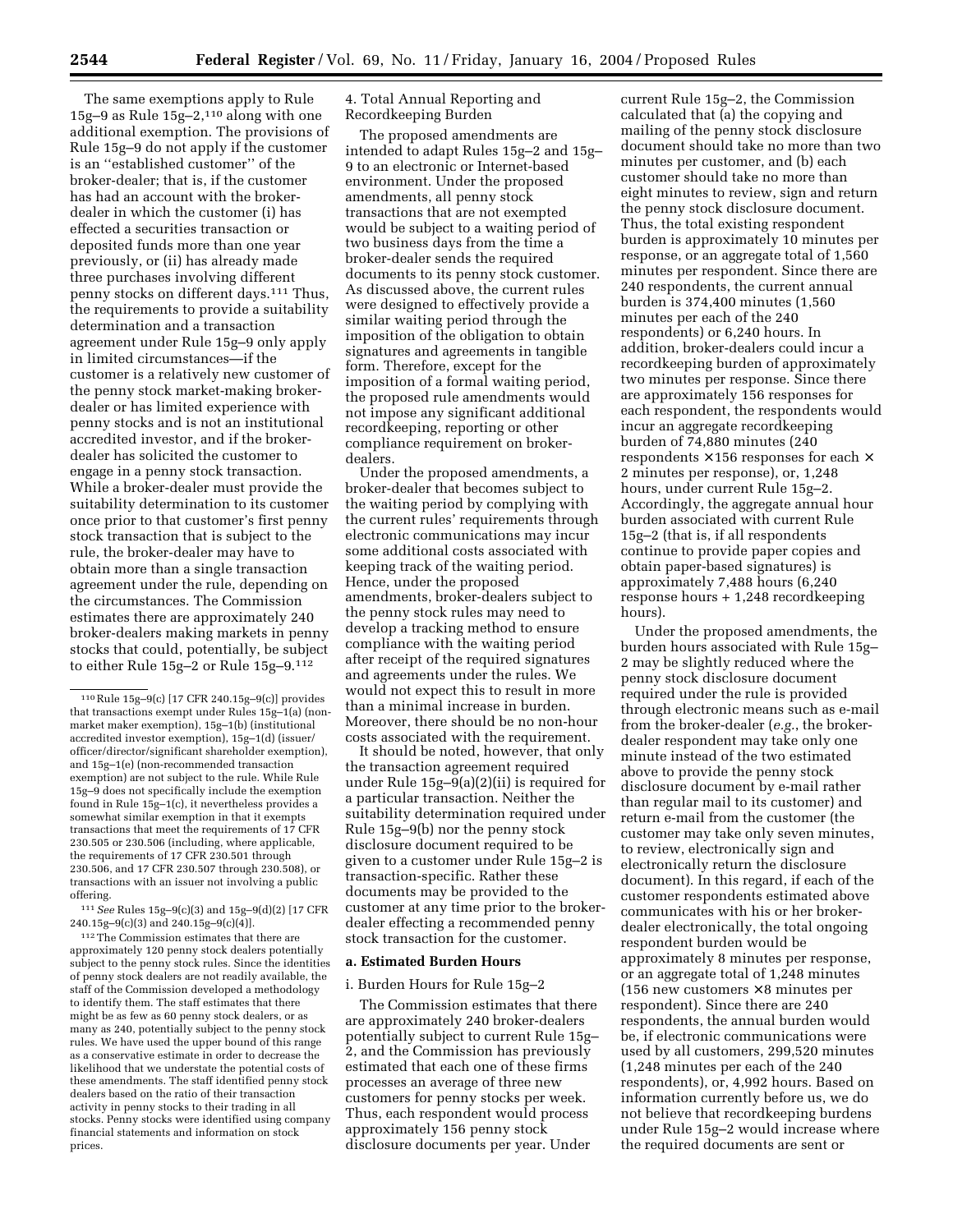received through means of electronic communication, so the recordkeeping burden would remain at 1,248 hours. Thus, if all broker-dealer respondents would obtain and send the documents required under the rules electronically, the aggregate annual hour burden associated with Rule 15g–2 would be 6,240 (1,248 hours + 4,992 hours).

In addition, if the penny stock customer requests a paper copy of the information on the Commission's Web site regarding microcap securities, including penny stocks, we estimate that the printing and mailing of the document containing this information should take no more than two minutes per customer. Because many investors will have access to the Commission's Web site via computers located in their homes or in easily accessible public places such as libraries, we estimate that at most a quarter of investors to whom Rule 15g–2 would apply will request their broker or dealer to provide them with the additional microcap and penny stock information posted on the Commission's Web site. Thus, each respondent would process approximately 39 requests for paper copies of this information per year or an aggregate total of 78 minutes per respondent (2 minutes per customer × 39 requests per respondent). Since there are 240 respondents, the estimated annual burden is 18,720 minutes (78 minutes per each of the 240 respondents) or 312 hours.

We have no way of knowing how many broker-dealers and customers would choose to communicate electronically. If we assume, however, that 50% of respondents would continue to provide documents and obtain signatures in tangible form and 50% would choose to communicate electronically in satisfaction of the requirements of Rule 15g–2, the total aggregate burden hours would be 7,176 ((aggregate burden hours for documents and signatures in tangible form  $\times$  0.50 of the respondents  $= 3,744$  hours)  $+$ (aggregate burden hours for electronically signed and transmitted documents  $\times$  0.50 of the respondents = 3,120 hours) + (312 burden hours for those customers making requests for a copy of the information on the Commission's Web site)).

### ii. Burden Hours for Rule 15g–9

Likewise, there are approximately 240 broker–dealers potentially subject to current Rule 15g–9.113 Although the burden of the rule on a respondent varies depending on the frequency with which new customers are solicited, the

Commission previously estimated that firms process an average of three new customers for penny stocks per week. Thus, each respondent would process approximately 156 new customer suitability determinations per year. The Commission estimates that a broker– dealer would expend approximately one–half hour per new customer in obtaining, reviewing, and processing (including mailing to the customer) the information required by the Rule, and each respondent would consequently spend 78 hours annually (156 customers × .5 hours) obtaining the information required in the Rule. Since there are 240 broker–dealer respondents, the current annual burden is 18,720 hours (240 respondents  $\times$  78 hours).

In addition, as with Rule 15g–2, each customer should take (i) no more than eight minutes to review, sign and return the suitability determination document; and (ii) no more than two minutes to either read and return or produce the customer agreement to a particular recommended transaction in penny stocks, listing the issuer and number of shares of the particular penny stock to be purchased, and send it to the broker– dealer. Thus, the total current customer respondent burden is approximately 10 minutes per response, for an aggregate total of 1,560 minutes for each broker– dealer respondent. Since there are 240 respondents, the current annual burden for customer responses is 374,400 minutes (1,560 customer minutes per each of the 240 respondents), or 6,240 hours.

In addition, broker–dealers incur a recordkeeping burden under Rule 15g– 9 of approximately two minutes per response. Since there are 240 broker– dealer respondents and each respondent would have approximately 156 responses annually, respondents would incur an aggregate recordkeeping burden of 74,880 minutes (240 respondents  $\times$  156 responses  $\times$  2 minutes per response), or 1,248 hours.

Accordingly, the current aggregate annual hour burden associated with Rule 15g–9 is 26,208 hours (18,720 hours to prepare the suitability statement and agreement + 6,240 hours for customer review + 1,248 recordkeeping hours).

Under the proposed amendments, the burden hours under amended Rule 15g– 9 may be slightly reduced if the transaction agreement required under the rule is provided through electronic means such as e–mail from the customer to the broker–dealer (*e.g.*, the customer may take only one minute instead of the two estimated above to provide the transaction agreement by e–mail rather than regular mail). If each of the

customer respondents estimated above communicates with his or her broker– dealer electronically, the total burden hours on the customers would be reduced from 10 minutes to 9 minutes per response, or an aggregate total of 1,404 minutes per respondent (156  $\text{customers} \times 9 \text{ minutes}$  for each customer). Since there are 240 respondents, the annual customer respondent burden, if electronic communications were used by all customers, would be approximately 336,960 minutes (240 respondents × 1,404 minutes per each respondent), or 5,616 hours. We do not believe the hour burden on broker–dealers in obtaining, reviewing and processing the suitability determination would be changed through use of electronic communications. In addition, we do not believe, based on information currently available to us that recordkeeping burdens under Rule 15g–9 would change where the required documents were sent or received through means of electronic communication. Thus, if all broker–dealer respondents obtain and send the documents required under the Rule electronically, the aggregate annual hour burden associated with Rule 15g– 9 would be 25,584 hours (18,720 hours to prepare the suitability statement and agreement + 5,616 hours for customer review + 1,248 recordkeeping hours).

We cannot estimate how many broker–dealers and customers would choose to communicate electronically. If we assume, however, that 50% of respondents would continue to provide documents and obtain signatures in tangible form and 50% would choose to communicate electronically in satisfaction of the requirements of Rule 15g–9, the total aggregate hour burden would be 25,896 burden hours ((26,208 aggregate burden hours for documents and signatures in tangible form  $\times$  0.50 of the respondents  $= 13,104$  hours) + (25,584 aggregate burden hours for electronically signed and transmitted  $d$ ocuments  $\times$  0.50 of the respondents = 12,792 hours)).

iii. Aggregate Burden Hours for the Proposed Rule Amendments

Under the proposed amendments the burden hours required for compliance with Rule 15g–2, in light of the potential use of electronic communications would be an estimated 7,176 burden hours. The burden hours required for compliance with Rule 15g–9, in light of the option of using electronic means of communications would be an estimated 25,896 hours. Thus, under the proposed amendments, the total aggregate burden hours for complying with the requirements of Rules 15g–2 and 15g–9,

<sup>113</sup>*See* note 112, above.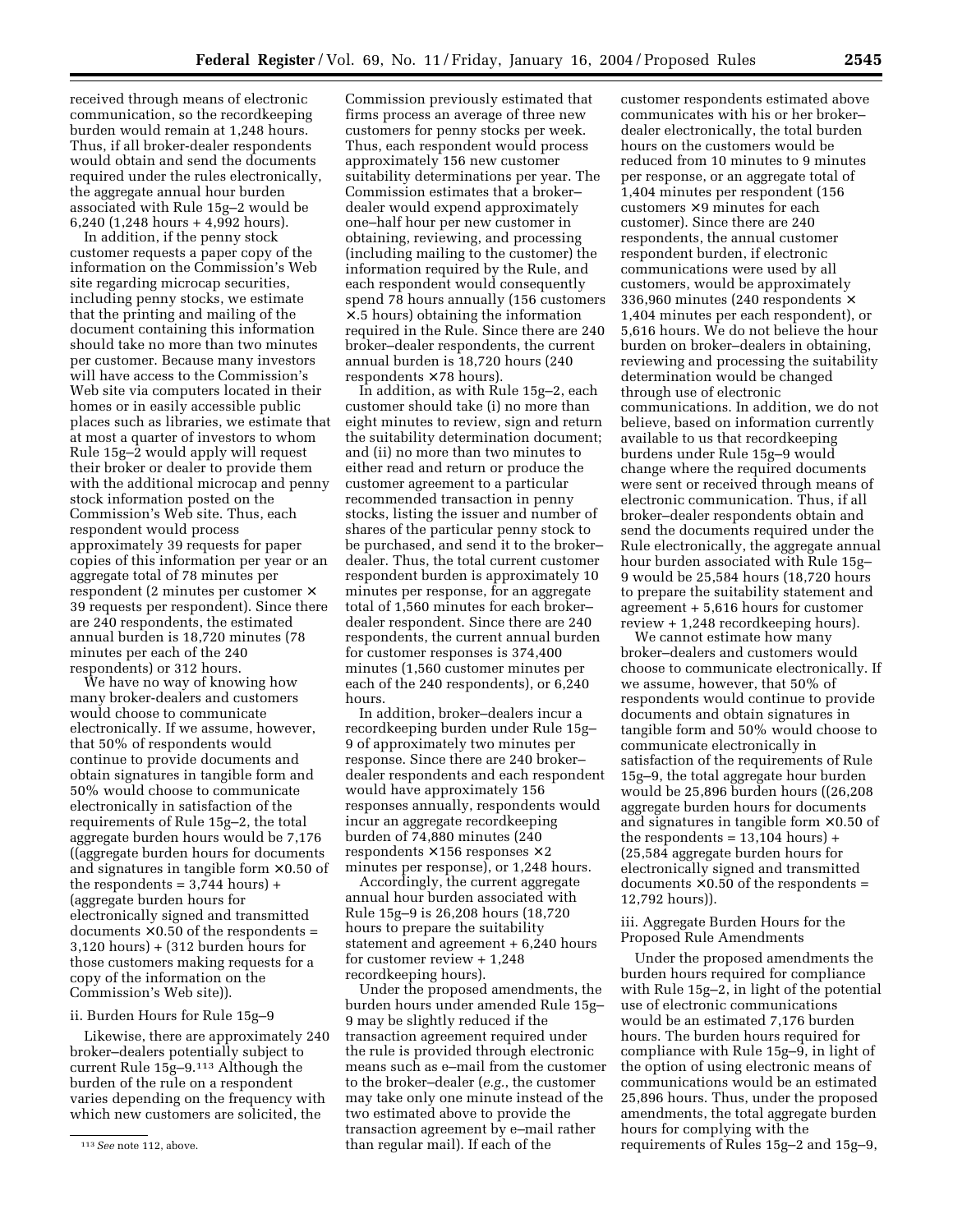in light of the available means of communication would be 33,072 hours (7,176 hours + 25,896 hours).

# **b. Estimate of Total Annualized Paperwork Cost Burden**

#### i. Cost Burden of Rule 15g–2

The paperwork costs of complying with the signature and document requirements of current Rule 15g–2 in tangible form entail the costs of mailing the Schedule 15G disclosure document to the customer and providing a means to return the signed document (such as by return postage pre-paid envelopes). Postage costs (at \$0.37 each, \$0.74 for both the outgoing and prepaid incoming documents) related to providing the Schedule 15G and receiving the signed copy from the customer as required by the rule would be approximately  $\$27,706$  (240 respondents  $\times\,156$  new customers annually  $\times$  \$0.74 for each document). The staff time required to send the document to a customer is estimated at an average compensation rate of  $$24.10/h$ our.  $^{114}$  A brokerdealer's copying, sending and recordkeeping hour burden under the current rule, as noted above, is 4 minutes ( $\frac{1}{15}$  of an hour). Staff time would therefore cost approximately \$1.61 for each Schedule 15G provided to a customer under the rule. The total paperwork cost burden for staff time to comply with current Rule 15g–2 would be approximately \$60,278 (240  $respondents \times 156$  new customers annually  $\times$  \$1.61 for each document). Thus, the total paperwork annual cost burden to the industry to comply with current Rule 15g–2 is approximately \$87,984 (\$27,706 for postage × \$60,278 for staff time).

Electronic communication of the Schedule 15G document would reduce the costs of compliance with Rule 15g– 2. There would be no postage costs for electronically transmitted documents, and staff time for e-mailing the disclosure document to the customer may be reduced (*e.g.*, the broker-dealer respondent may take only 1 minute instead of the two estimated burden minutes to provide the penny stock disclosure document by e-mail rather than regular mail to its customer). Recordkeeping costs would likely remain the same. If all of the respondents estimated above send the

Schedule 15G electronically, the total ongoing burden on broker-dealers would decrease from four minutes to three minutes per document disseminated, for an aggregate total of 112,320 minutes (240 respondents  $\times$  156 responses  $\times$  3 minutes for each response), or 1,872 hours. At a staff time rate of \$24.10/hour total staff costs for compliance with the rule if all communication is electronic would be  $$45,115$  (1,872 hours  $\times$  \$24.10/hour). Thus, if *all* broker-dealer respondents would obtain and send the documents required under the rules electronically, the total annual paperwork cost burden to the industry to comply with Rule 15g–2 would be approximately \$45,115 (\$0.00 postage + \$45,115 staff time).

Moreover, the broker or dealer would incur additional postage costs under the proposed amendments when a customer requested a paper copy of the information found on the Commission's Web site regarding microcap securities, including penny stocks. As discussed above, we believe that such a request would be made at most in only a quarter of these transactions. Because there will be no return postage, each such request would result in a postage cost to the broker or dealer of \$0.37. Thus, the aggregate annual postage cost for mailing documents containing the additional information will be \$3,463 (240 respondents  $\times$  39 new customers annually  $\times$  \$0.37).

We cannot estimate how many brokerdealers and customers would choose to communicate electronically. If we assume, however, that 50% of respondents would continue to provide documents and obtain signatures in tangible form and 50% would choose to communicate electronically in satisfaction of the requirements of Rule 15g–2, the total aggregate cost burden to the industry to comply with amended Rule 15g–2 would be approximately \$70,013 ((\$87,984 aggregate cost for documents and signatures in tangible form under the current rule  $\times$  0.50 of the respondents = \$43,992) + (\$45,115 aggregate cost burden for electronically signed and transmitted documents x 0.50 of the respondents =  $$22,558$  + (\$3,463 in postage for customers requesting tangible copies of the additional information on microcap and penny stocks on the Commission's Web site)).

### ii. Cost Burden of Rule 15g–9

The Commission believes that, generally, a registered representative of a registered broker-dealer obtains the information required by current Rule 15g–9 and makes the suitability determination. The branch operations

manager of the firm and the compliance officer reviews the information before it is mailed to the customer. The Commission has estimated that the average blended cost to the firm for these personnel is  $$75$  per hour,<sup>115</sup> and the annualized cost for compliance with this portion of the current Rule is \$1,404,000 (18,720 hours x \$75/hour personnel costs).

In addition to the costs of preparing the suitability determination under the rule, broker-dealers also incur the cost of delivering that suitability statement to their customers, and of receiving both the signed acknowledgement of receiving the statement from the customers as well as the transaction agreement required by the rule (such as by return postage pre-paid envelopes). Postage costs (at \$0.37 each, \$0.74 for both the outgoing and prepaid incoming documents) related to providing the suitability statement and receiving the signed copy from the customer and the transaction agreement is approximately  $$27,706$  (240 respondents  $\times$  156 new customers annually  $\times$  \$0.74 for each document).

In addition, broker-dealers incur a recordkeeping burden under current Rule 15g–9 of approximately two minutes per response. As noted above, the aggregate recordkeeping burden for compliance with current Rule 15g–9 is 1,248 hours. Using a \$24.10/hour average for recordkeeping staff time, the aggregate annual recordkeeping cost burden associated with Rule 15g–9 is \$30,077 (1,248 hours × \$24.10/hour staff costs). Thus, the total aggregate annual cost burden to broker-dealers under current Rule 15g–9 is approximately \$1,461,783 (\$1,404,000 staff costs to prepare and send the suitability statement and agreement + \$27,706 postage + \$30,077 recordkeeping personnel costs).

The cost burden under Rule 15g–9 may be reduced where the suitability statement and transaction agreement required under the rule are communicated between the brokerdealer and the customer through electronic means. If each of the customer respondents estimated above communicates with his or her brokerdealer electronically, the costs of

<sup>114</sup>A compliance clerk working in New York makes \$26.33 an hour. A compliance clerk working outside New York makes \$21.88 an hour. The average hourly salary of these two positions is \$24.10 an hour. *See Report on Office Salaries in the Securities Industry 2002,* published by the Securities Industry Association. The same rate is being used below to estimate recordkeeping staff costs for compliance with Rule 15g–9.

<sup>115</sup>Branch Operations Managers in New York City make \$99.60 an hour, including overhead. Compliance managers working in New York City make \$111.75 an hour, including overhead. A senior branch operations supervisor outside of New York City makes \$37.05 an hour, including overhead. While a compliance manager outside New York City makes \$52/hour, including overhead. Hence, the blended rate of these four positions is approximately \$75 an hour. *See* Report On Management & Professional Earnings In The Securities Industry 2002.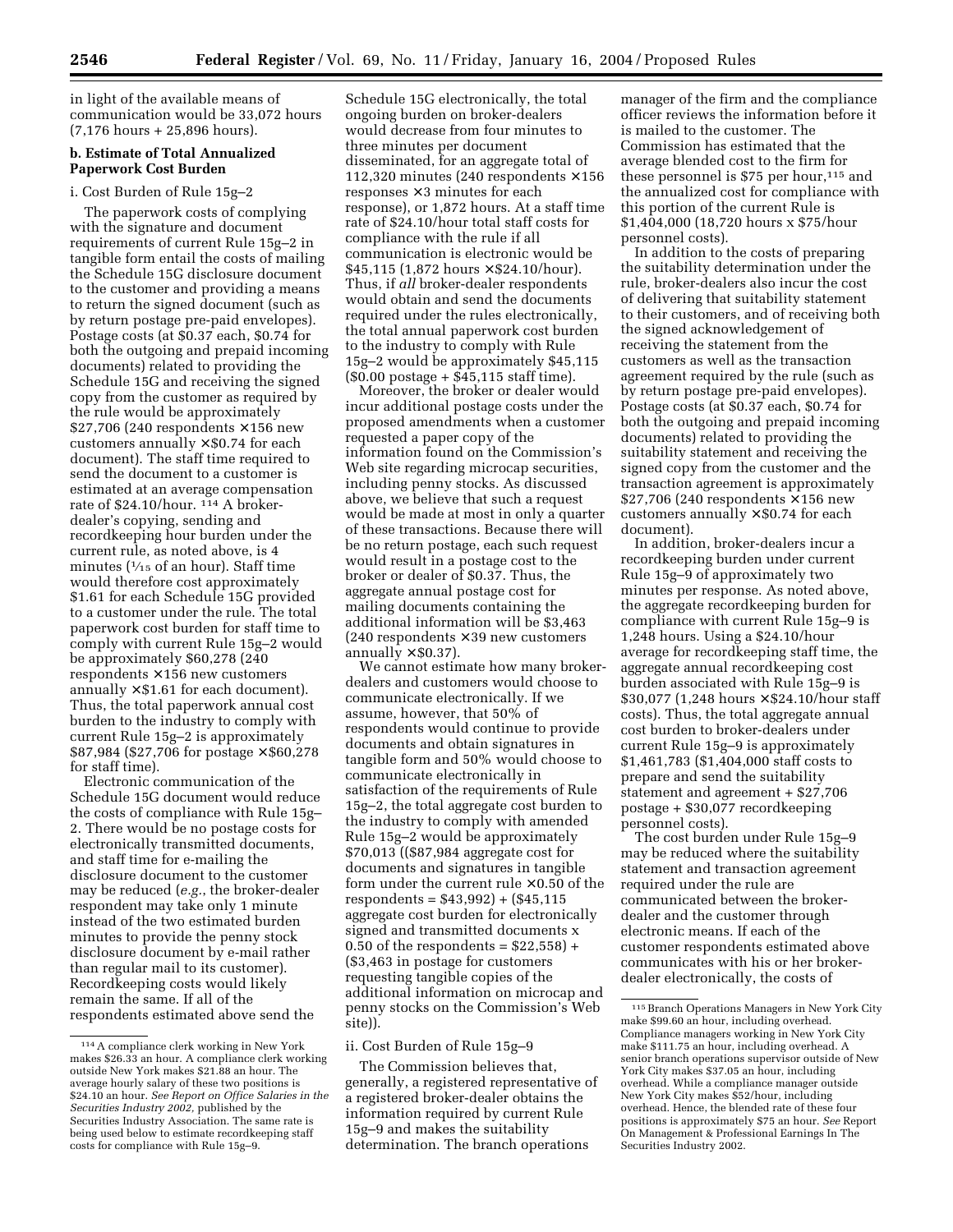postage for delivery of the required documents would be \$0.00. We do not believe that the personnel cost burden on broker-dealers and their personnel in obtaining, reviewing and processing the suitability determination would change through use of electronic communications. In addition, we do not believe, based on the information currently available, that recordkeeping burdens under Rule 15g–9 would change where the required documents were sent or received through means of electronic communication. Thus, if *all* broker-dealer respondents were to obtain and send the documents required under Rule 15g–9 electronically, the aggregate annual cost burden associated with Rule 15g–9 would be approximately \$1,434,077 (\$14,040,000 staff costs relating to the suitability statement and agreement + \$0.00 postage costs + \$30,077 recordkeeping personnel costs).

We cannot estimate how many brokerdealers and customers would choose to communicate electronically. If we assume, however, that 50% of respondents would continue to provide documents and obtain signatures in tangible form and 50% would choose to communicate electronically in satisfaction of the requirements of Rule 15g–9, the total aggregate paperwork cost burden to the industry to comply with amended Rule 15g–9 would be approximately \$1,447,930 ((\$1,461,783 aggregate cost burden for documents and signatures in tangible form  $\times$  0.50 of the respondents =  $$730,891$  + (\$1,434,077 aggregate cost burden for electronically signed and transmitted documents  $\times$  0.50 of the respondents = \$717,039)).

iii. Aggregate Paperwork Cost Burden for the Proposed Rule Amendments to 15g–2 and 15g–9

As noted above, the annual paperwork cost burden required for compliance with amended Rule 15g–2, in light of the available means of communication would be an estimated \$70,013. The annual cost burden required for compliance with amended Rule 15g–9, in light of the available means of communication would be an estimated \$1,447,930. Thus, the estimated total aggregate cost burden for complying with the proposed amendments to Rules 15g–2 and 15g–9, in light of the available means of communication, would be \$1,517,943 (\$70,013 for Rule 15g–2 + \$1,447,930 for Rule 15g–9).

We note that the proposed rule amendments may not significantly alter the current burden on broker-dealers because those broker-dealers must

provide the required documents to their customers and obtain from their customers the requisite documents and signatures regardless of whether they communicate with their customers electronically or by more traditional means.

It should also be noted that, for purposes of the PRA, the annual reporting and recordkeeping cost burden must exclude the cost of hour burden.116 Therefore, the reported annual cost burden required for compliance with amended Rules 15g–2 and 15g–9 would include only the postage costs detailed above, and would exclude costs for staff. We are assuming that 50% of respondents would use electronic means to comply with the amended rule and 50% of respondents would use traditional means of communication. Hence, the estimated cost burden for compliance with amended Rule 15g–2 would be approximately \$17,316 ((\$27,706 for postage  $\times$  .50 of the respondents) + (3,463 for postage for those customers requesting a tangible copy of the information on the Commission's Web site regarding microcap securities, including penny stocks)), and the estimated cost burden for compliance with amended Rule 15g–9 would also be estimated at \$13,853 (\$27,706 for postage  $\times$  .50 of respondents).

5. General Information About the Collection of Information

Any collection of information pursuant to Rules 15g–2 and 15g–9 is mandatory. For all non-exempt transactions in penny stocks, brokerdealers must provide the penny stock disclosure document required under Rule 15g–2 and the suitability determination required under Rule 15g– 9 to their customers. Broker-dealers must maintain a copy of the customer's acknowledgement for at least three years following the date on which the penny stock disclosure document and the suitability determination were provided to the customer. During the first two years of this period, these documents must be maintained in an easily accessible place.117 The information collected and maintained by brokerdealers pursuant to the proposed rule amendments may be reviewed during the course of an examination by the Commission or the SROs for compliance with the provisions of the federal securities laws and applicable SRO rules. The Commission and SROs would

obtain possession of the information only upon request.

#### 6. Request for Comment

We request comment in order to: (a) Evaluate whether the proposed information collection is necessary for the proper performance of the functions of the Commission, including whether the information will have practical utility; (b) evaluate the accuracy of our estimate of the burden of the proposed rules; (c) determine whether there are ways to enhance the quality, utility and clarity of the information to be collected; (d) evaluate whether there are ways to minimize the burden of the proposed rules on those who respond, including through the use of automated collection techniques or other forms of information technology; and (e) evaluate whether the proposed amendments would have any effects on any other collection of information not previously identified in this section.118 We are particularly interested in receiving comment regarding the number of broker-dealers that currently make a market in penny stocks. Moreover, we also request comment on how many of these broker-dealers plan to use electronic media to comply with the requirements of Rules 15g–2 and 15g–9.

Any member of the public may direct to us any comments concerning the accuracy of these burden estimates and any suggestions for reducing the burdens. Persons who desire to submit comments on the proposed collection of information requirement should direct their comments to the OMB, Attention: Desk Officer for the Securities and Exchange Commission, Office of Information and Regulatory Affairs, Washington, DC 20503, and send a copy of the comments to Jonathan G. Katz, Secretary, Securities and Exchange Commission, 450 Fifth Street, NW., Washington, DC 20549–0609, with reference to File No. S7–02–04. Requests for materials submitted to the OMB by us with regard to this collection of information should be in writing, refer to File No. S7–02–04 and be submitted to the Securities and Exchange Commission, Records Management, Office of Filings and Information Services, 450 Fifth Street, NW., Washington, DC 20549. Because the OMB is required to make a decision concerning the collection of information between 30 and 60 days after publication, your comments are best assured of having their full effect if the OMB receives them within 30 days of publication.

<sup>116</sup>*See* OMB Form 83–1, Instructions to Item 14. 117*See* Rule 15g–2(b) and Rule 17a–4 [17 CFR 240.17a–4].

<sup>118</sup>Comments are requested purusant to 44 U.S.C. 3506(c)(2)(B).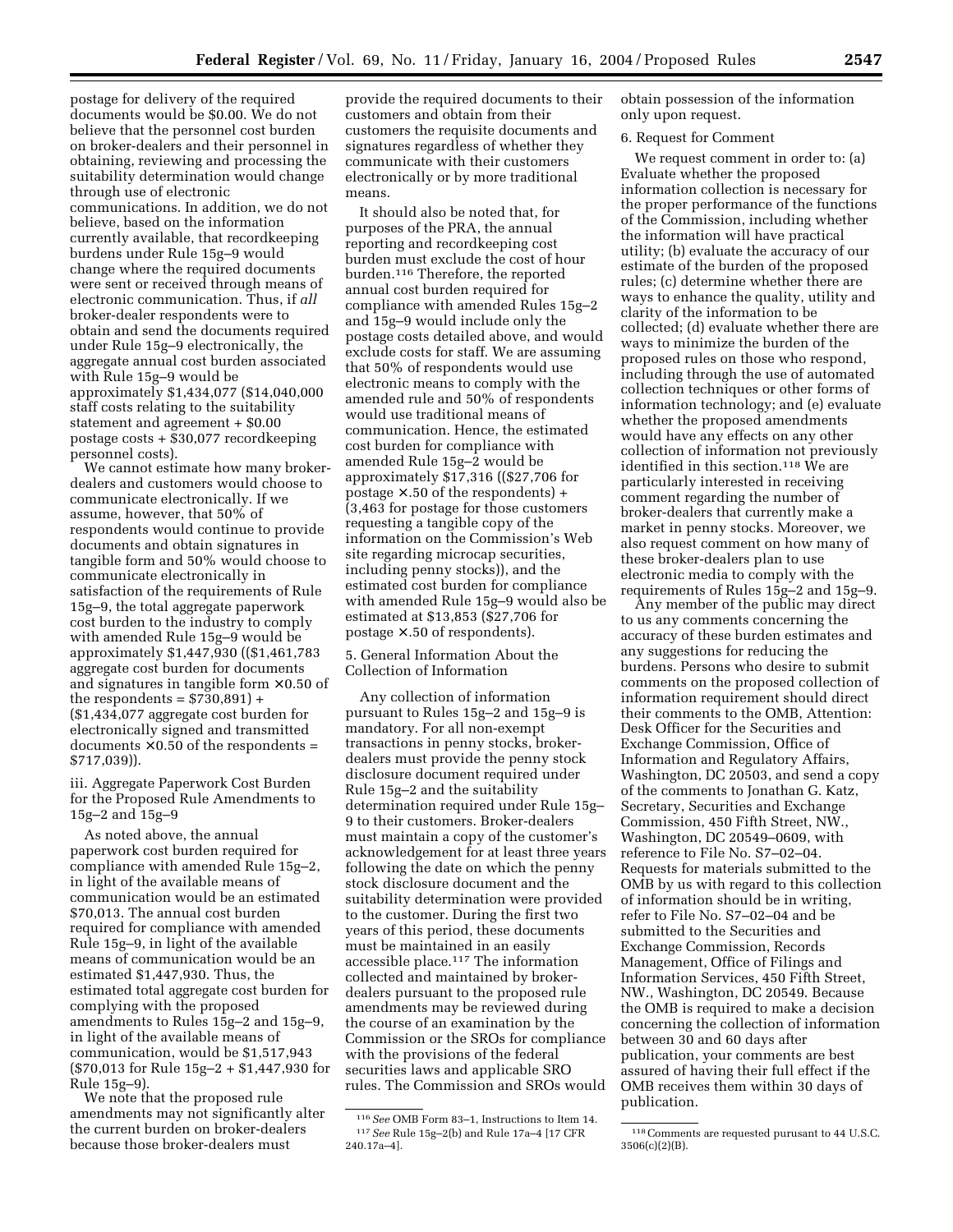# **IX. Costs and Benefits of Proposed Rulemaking**

The Commission is considering the costs and benefits of the proposed amendments to Rule 3a51–1 and Rules 15g–2, 15g–9 and 15g–100. We are sensitive to the costs and benefits that might arise from compliance with our rules and amendments.

#### *A. Rule 3a51–1*

The Commission believes that the costs of the proposed amendments to the Rule 3a51–1 should be minimal. The changes we are proposing would have only a limited impact on the penny stock market. For example, we are proposing to amend the current exclusions from the definition of penny stock for reported securities and for certain other exchange-registered securities to require that these securities also satisfy one of the following new standards. First, an exchange-registered security could qualify if the exchange on which it is registered has been continuously registered since the Commission initially adopted the penny stock rules and if the exchange has maintained and continues to maintain quantitative listing standards substantially similar to those in place on January 8, 2004. Second, an exchangeregistered security or a reported security listed on an automated quotation system sponsored by a registered national securities association such as Nasdaq could qualify if the exchange or the automated quotation system on which it is registered or listed has quantitative listing standards that meet or exceed standards modeled on those currently required for inclusion in the Nasdaq SmallCap Market. These amendments, however, would be wholly prospective, and are not intended to change the status quo. We believe that securities currently listed and traded on national securities exchanges and on Nasdaq would continue to be excluded from the definition of penny stock. Moreover, all national securities exchanges have initial listing and continued listing standards,<sup>119</sup> which have been reviewed and approved by the Commission.120 Any cost associated with the proposed rule amendments are further mitigated because the listing standards in the amendments have been patterned after those currently used by the Nasdaq SmallCap Market. Thus all securities now traded on Nasdaq, both National Market System securities and Smallcap

Market securities, should meet the proposed new listing standards.

Moreover, we expect the proposed amendments to benefit both the securities markets and the investing public. Investors would benefit because the revised definition of penny stock would better ensure that they receive the extra protection of the penny stock rules when needed. The proposed amendments to the rule would prevent securities that have all the risky characteristics of penny stocks from being excluded from the definition of penny stock. These benefits, however, are difficult to quantify.

The proposed amendments would also reduce duplicative regulation with respect to security futures products and would also enhance legal certainty by deleting outdated and possibly confusing sections of the rule. Given the incremental change to the costs associated with the rule, we believe the benefits of the proposed amendments will justify the costs.

### *B. Rules 15g–2 and 15g–9*

We do not expect the proposed amendments to Rules 15g–2 and 15g–9 to impose any new regulatory costs on broker-dealers. The proposed amendments merely impose an explicit, rather than implicit, waiting period on broker-dealers prior to their effecting a penny stock transaction for a customer after receipt of a signed acknowledgement of a penny stock disclosure document, or suitability statement or agreement for a penny stock transaction. Because the penny stock rules, as they operate today, essentially impose a waiting period before certain penny stock transactions may be effected when non-electronic methods of transmittal are used, we do not believe that the proposed rule amendments would produce any significant new costs.121 We have set forth above many of the costs we believe are involved in complying with both the current rules and the proposed rule amendments in our discussion of the Paperwork Reduction Act.

There also may be lost opportunity costs due to the imposition of an explicit two-business-day waiting period for transactions recommended by a market-making penny stock brokerdealer that communicates electronically with its customers. We believe, however, that the effect of the waiting periods set forth above on investors would be minimal in light of the fact that the scope of the rules is quite narrow. As noted above, the effect of the operation of these proposed rule amendments would strongly resemble the operation of current Rule 15g–2 and 15g–9 with respect to broker-dealers who satisfy their obligations using nonelectronic methods. For example, only those transactions recommended by a market-making broker-dealer in penny stocks are subject to the rules. In addition, the requirements of Rule 15g– 9 do not apply to recommended transactions with ''established customers'' as defined in that rule. On the other hand, providing and receiving the required customer protection documents under the rules through electronic means may save penny stock broker-dealers subject to the rules the out-of-pocket costs of postage or other delivery methods.

Failure to adopt rule amendments that address electronic communications could, however, ultimately foster an increase in high-pressure sales tactics by some penny stock dealers through electronic means, leading to potential investor losses. If the market for penny stocks once again becomes characterized by abusive and fraudulent sales practices, investment in the stocks of legitimate penny stock issuers could diminish. We believe that any costs associated with the proposed amendments to the Rules 15g–2 and 15g–9 are justified by the benefits of reducing fraud.122

### *C. Rule 15g–100*

The Commission believes that the costs of the proposed amendments to the penny stock disclosure document set forth in Schedule 15G should be minimal. The changes we are proposing would have only a limited impact on those broker-dealers making markets in penny stocks because of the narrow circumstances in which this document is required. The proposed changes to this document would not effect the frequency with which it is sent to customers. In addition, we believe that these changes would help reduce fraud by making the document more

<sup>119</sup>*See e.g.,* NASD Rule 4310.

<sup>120</sup>Section 19(b)(1) of the Exchange Act [15 U.S.C. 78s(b)(1)].

 $^{\rm 121}$  Practically speaking, broker-dealers in penny stocks today that are subject to current Rules 15g– 2 and 15g–9 are essentially required to wait a minimum of 2 days before executing a penny stock transaction they solicited if they use non-electronic methods. As noted above, unless a person walked into a penny stock broker-dealer's offices and executed the required documents on-the-spot, a broker would have to wait at least two business days before executing a penny stock trade for a new customer under current rules using non-electronic methods.

<sup>122</sup>When it adopted Rule 15g–9, the Commission stated that ''we continue to believe that any additional costs imposed by the Rule are outweighed by the benefits of reducing fraud through more effective regulation of the sales practices of broker-dealers active in the market for penny stocks.'' Exchange Act Rel. No. 27160, 54 FR at 35480–81.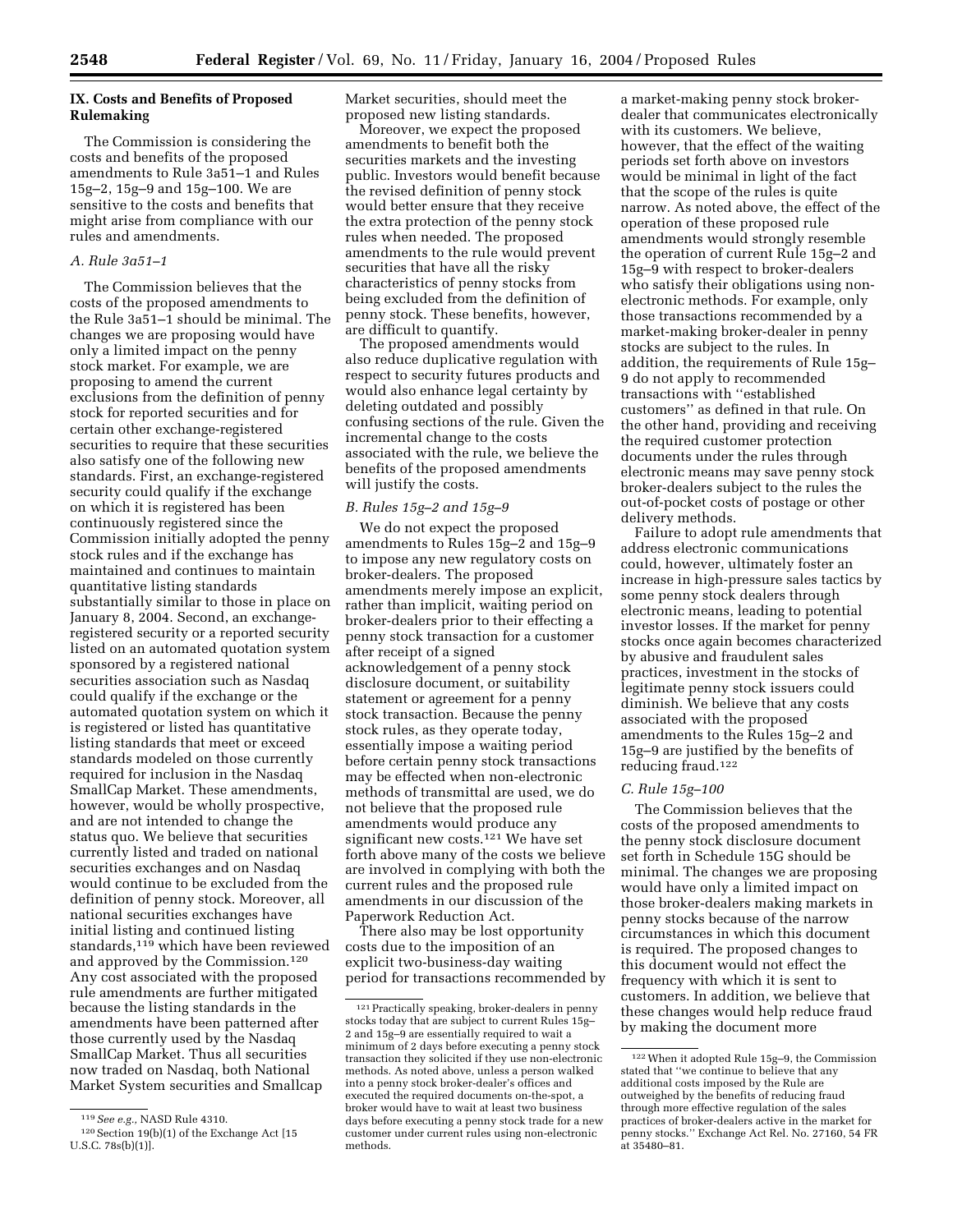accessible and understandable to investors.

We request that commentators address the costs and benefits of the proposed amendments to Rule 3a51–1 and to Rules 15g–2, 15g–9 and 15g–100, and provide supporting empirical data for any positions advanced. Specifically, we seek comment on whether, and to what extent, the proposed rule amendments would impose costs in addition to those already imposed under the current rules.

# **X. Consideration of Burden on Promotion of Efficiency, Competition, and Capital Formation**

Section 3(f) of the Exchange Act requires the Commission, when engaging in a rulemaking, to consider or determine whether an action is necessary or appropriate in the public interest, to also consider whether the action would promote efficiency, competition and capital formation.123 Section 23(a)(2) of the Exchange Act requires us to consider the anticompetitive effects of any rules that we adopt under the Exchange Act.124 Section 23(a)(2) prohibits us from adopting any rules that would impose a burden on competition not necessary or appropriate in furtherance of the purposes of the Exchange Act. We believe that the proposed amendments to Rules 3a51–1, 15g–2, 15g–9 and 15g– 100 are consistent with the public interest and would promote efficiency, competition and capital formation by providing greater protections for investors, thus increasing investor confidence and involvement in the securities of small businesses.<sup>125</sup>

We do not believe that the amendments we are proposing to Rules 3a51–1, 15g–2, 15g–9, and 15g–100 will result in any burden on competition that is not necessary or appropriate in furtherance of the purposes of the Exchange Act. As discussed above, the proposed amendments to Rule 3a51–1 are prospective only and not intended to affect the status quo. Conceivably, however, the proposed amendments might impose some competitive burdens

on wholly new markets or wholly new facilities or ''junior tiers'' of markets. We believe that such future competitive burdens would be more than justified by the future benefits of the proposed amendments. These amendments to Rule 3a51–1 would prevent securities that have all the risky characteristics of penny stocks from being excluded from the definition of penny stock. As a result, investors buying and purchasing these securities would continue to receive the increased protection that Congress intended they enjoy in Penny Stock Reform Act. Similarly, the proposed amendments to Rule 3a51–1 would also promote capital formation by encouraging investment because of increased investor confidence. Moreover, these proposed rule amendments would apply equally to all broker-dealers making markets in penny stocks.

The other changes being proposed to Rule 3a51–1 would encourage efficiency by updating the definition of penny stock. For example, we are proposing to amend the Rule 3a51–1 to exclude security future products from this definition.

Moreover, we do not believe that the explicit waiting periods imposed under the proposed rule amendments to Rules 15g–2 and 15g–9 would increase the already-existent burdens under the penny stock rules. Indeed, the current rules already effectively impose a similar waiting period on non-electronic efforts to satisfy the rules. As discussed in detail above, we believe that prospective investors in penny stocks should have the opportunity to carefully consider, outside of a high-pressure environment, whether an investment in penny stocks is appropriate for them. The proposed rule amendments would merely ensure that all investors in penny stocks, whether they communicate through traditional means or electronically, would retain the opportunity for careful consideration.

We do not believe that the proposed amendments to Rules 15g–2 and 15g–9 would adversely affect capital formation. As we said when we first adopted the penny stock rules, without these rules, sales practice abuses in the market may lead investors to bypass the penny stock market in favor of other types of securities. By operating to curb sales practice abuses in the markets for penny stocks, the proposed rule amendments should continue to benefit legitimate penny stock issuers and the broker-dealers making markets in those issuers' securities.

In addition, because these rule amendments would only apply to broker-dealers soliciting customers for

recommended transactions in penny stocks in which they make a market (along with the other exceptions to the rules), any potential adverse effect on efficiency, competition, or capital formation should be limited.

Similarly, we do not believe that the waiting period that would be imposed by the proposed amendments to Rules 15g–2 and 15g–9 would result in any burden on competition that is not necessary or appropriate in furtherance of the purposes of the Exchange Act. The proposed rule amendments essentially translate the implicit waiting periods present under operation of the current rules to the electronic communications arena. Therefore, these proposed rule amendments do not impose any additional competitive burdens on penny stock brokers and dealers. We believe the proposed amendments also would promote competition by redesigning this necessary regulatory scheme to permit broker-dealers and customers to take advantage of rapidly evolving technology.

Finally, we believe that the changes we are proposing to the penny stock disclosure document set forth in Schedule 15G [Rule 15g–100] would not impose any burden on competition. On the contrary, we believe that by streamlining the document, making it more readable, and generally adapting it to electronic media, we are promoting efficiency, competition and capital formation.

The Commission requests comments regarding the impact of the proposed amendments to Rules 3a51–1, 15g–2, 15g–9 and 15g–100 on efficiency, competition and capital formation. Likewise, for purposes of the Small Business Regulatory Enforcement Fairness Act of 1996,126 the Commission is interested in receiving information regarding the potential effect of the proposals on the U.S. economy on an annual basis. Commentators are requested to provide empirical data to support their views.

# **XI. Initial Regulatory Flexibility Analysis**

Section 3(a) of the Regulatory Flexibility Act 127 requires the Commission to undertake an initial regulatory flexibility analysis of the effects of proposed rules and rule amendments on small entities, unless the Commission certifies that the rules and rule amendments, if adopted, would not have a significant economic

<sup>123</sup> 15 U.S.C. 78c(f).

<sup>124</sup> 15 U.S.C. 78w(a)(2).

<sup>125</sup>*See* Adopting Release, 57 FR at 18007 (''[T]he Commission also recognizes that fraudulent sales practices, which have occurred disproportionately in this market, may themselves hinder economic growth, because they cause the loss of the productive use of investor funds, and discourage further investment by those who have been defrauded. Legitimate small business is thus harmed by the diversion of substantial capital to unscrupulous promoters and broker-dealers. Moreover, the issuers of penny stocks that are fraudulently traded may themselves be victimized by this activity.'').

<sup>126</sup>Pub. L. 104–21, Title II, 110 Stat. 857 (1996). 127 5 U.S.C. 603(a).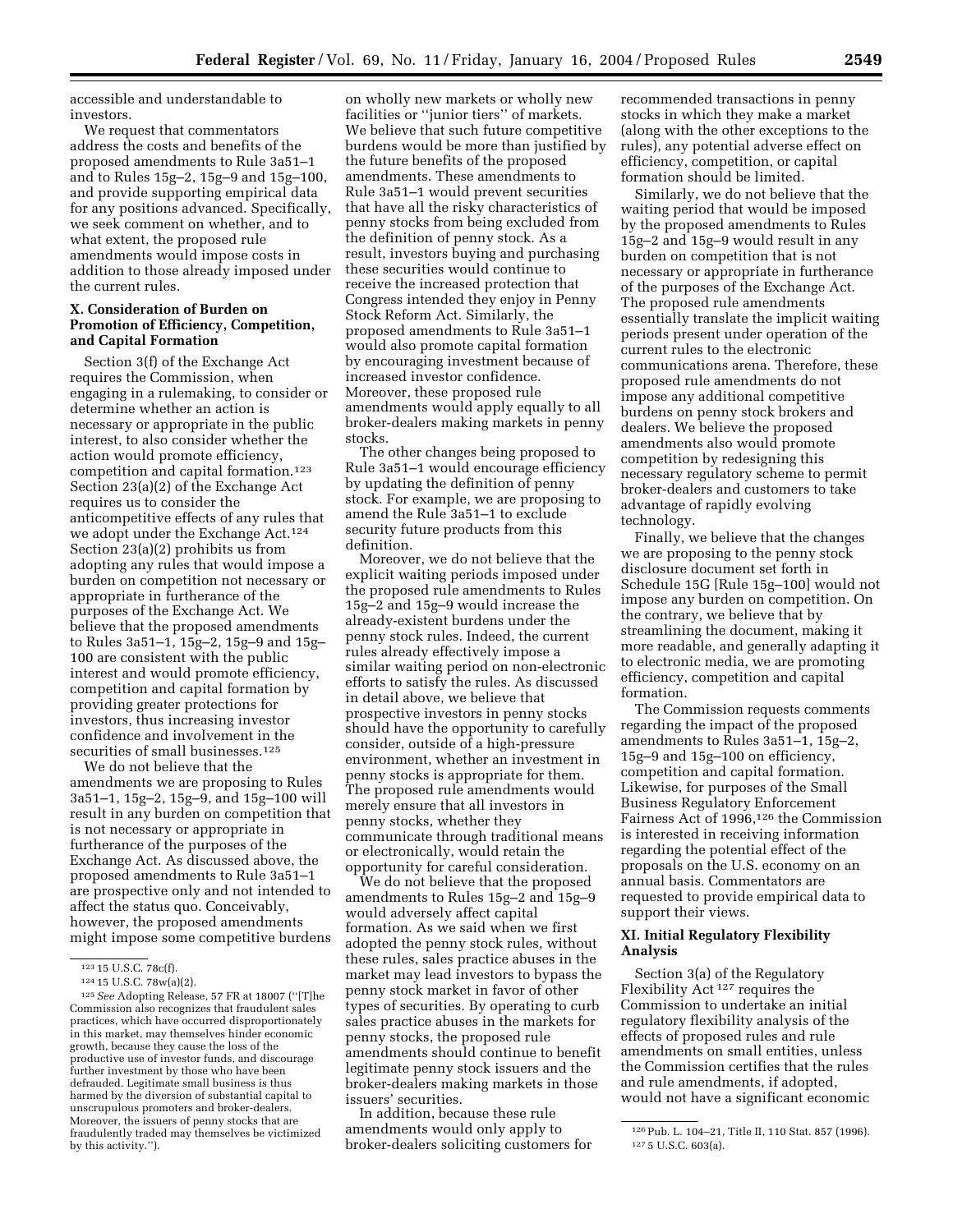impact on a substantial number of small entities.128

The Commission hereby certifies, pursuant to 5 U.S.C. 605(b), that the proposed amendments to Rules 3a51–1, 15g–2, 15g–9 and Rule 15g–100 contained in this release, if adopted, would not have a significant economic impact on a substantial number of small entities. With respect to the proposed changes to Rule 3a51–1, the scope of the penny stock rules is not being expanded. We believe that securities currently excluded from the definition of penny stock because they are listed on a national securities exchange or quoted on Nasdaq would continue to be excluded. Moreover, we are proposing to exclude security futures products from the definition of penny stock. We therefore believe that the proposed amendments to Rule 3a51–1 should not have a significant impact on a substantial number of small entities.

Similarly, the proposed amendments to Rules 15g–2 and 15g–9 should also not have a significant impact on a substantial number of small entities. The two-business-day waiting period being proposed does not significantly alter the status quo. The signatures and agreements in tangible form under the current rules were intended to provide customers with an opportunity to consider, outside of a high-pressure sales situation, the advisability of investing in the risky penny stock market. The practical effect of these requirements, due to the delay inherent in postal communications, was to impose a waiting period between a broker-dealer's first communication with a customer concerning penny stocks and the broker-dealer's ability to execute a penny stock transaction for that customer. The proposed amendments to Rules 15g–2 and 15g–9 simply attempt to preserve the status quo in the wake of Electronic Signatures Act. The proposed amendments are intended to provide customers using electronic media with protections similar to those given all other investors in penny stocks whose transactions are subject to the penny stock rules—the opportunity for careful consideration inherent in investing in penny stocks.

Finally, we believe that the changes we are proposing to the penny stock disclosure document set forth in Schedule 15G [Rule 15g–100] would not have any significant economic impact on a substantial number of small entities because they represent edits that simplify and shorten an existing disclosure document.

We encourage written comments regarding this certification. We solicit comment as to whether the proposed amendments could have an effect that we have not considered. We request that commenters describe the nature of any impact on small entities and provide empirical data to support the extent of the impact.

# **XII. Statutory Authority**

The Commission is proposing amendments to 240.3a51–1, 240.15g–2, 240.15g–9 and 240.15g–100 of Title 17, Chapter II of the Code of Federal Regulations pursuant to authority set forth in Sections 3(b),  $15(c)$ ,  $15(g)$  and 23(a) of the Exchange Act [15 U.S.C. 78c(b), 78o(c), 78o(g), and 78w(a)].

# **XIII. Text of Proposed Rule Amendments**

#### **List of Subjects in 17 CFR Part 240**

Broker-dealers, Reporting and recordkeeping requirements, Securities.

For the reasons set forth in the preamble, Title 17, Chapter II of the Code of Federal Regulations is proposed to be amended as follows:

### **PART 240—GENERAL RULES AND REGULATIONS, SECURITIES EXCHANGE ACT OF 1934**

1. The authority citation for Part 240 continues to read in part as follows:

**Authority:** 15 U.S.C. 77c, 77d, 77g, 77j, 77s, 77z–2, 77z–3, 77eee, 77ggg, 77nnn, 77sss, 77ttt, 78c, 78d, 78f, 78i, 78j, 78j–1, 78k, 78k–1, 78l, 78m, 78n, 78o, 78p, 78q, 78s, 78u–5, 78w, 78x, 78ll, 78mm, 79q, 79t, 80a– 20, 80a–23, 80a–29, 80a–37, 80b–3, 80b–4 and 80b–11, unless otherwise noted.

\* \* \* \* \* 2. Section 240.3a51–1 is amended by revising paragraphs (a), (e) and (f) to read as follows:

#### **§ 240.3a51–1 Definition of ''penny stock''.** \* \* \* \* \*

(a) That is a reported security, as defined in 17 CFR 240.11Aa3–1(a) of this chapter, provided that:

(1) The security is registered, or approved for registration upon notice of issuance, on a national securities exchange that has been continuously registered as a national securities exchange since April 20, 1992 (the date of the adoption of Rule 3a51–1 (17 CFR 240.3a51–1) by the Commission); and the national securities exchange has maintained quantitative listing standards that are substantially similar to or stricter than those listing standards that were in place on that exchange on January 8, 2004; or

(2) The security is registered, or approved for registration upon notice of

issuance, on a national securities exchange, or is listed, or approved for listing upon notice of issuance on, an automated quotation system sponsored by a registered national securities association, that:

(i) Has established initial listing standards that meet or exceed the following criteria:

(A) The issuer shall have:

*(1)* Stockholders' equity of \$5,000,000;

*(2)* Market value of listed securities of \$50 million for 90 consecutive days prior to applying for the listing (market value means the closing bid price multiplied by the number of securities listed); or

*(3)* Net income of \$750,000 (excluding extraordinary or non-recurring items) in the most recently completed fiscal year or in two of the last three most recently completed fiscal years;

(B) The issuer shall have an operating history of at least one year or a market value of listed securities of \$50 million (market value means the closing bid price multiplied by the number of securities listed);

(C) The issuer's stock, common or preferred, shall have a minimum bid price of \$4 per share;

(D) In the case of common stock, there shall be at least 300 round lot holders of the security (a round lot holder means a holder of a normal unit of trading);

(E) In the case of common stock, there shall be at least 1,000,000 publicly held shares and such shares shall have a market value of at least \$5 million (market value means the closing bid price multiplied by number of publicly held shares, and shares held directly or indirectly by an officer or director of the issuer and by any person who is the beneficial owner of more than 10 percent of the total shares outstanding are not considered to be publicly held);

(F) In the case of a convertible debt security, there shall be a principal amount outstanding of at least \$10 million;

(G) In the case of rights and warrants, there shall be at least 100,000 issued and the underlying security shall be registered on a national securities exchange or listed on an automated quotation system sponsored by a registered national securities association and shall satisfy the requirements of paragraphs (a) or (e) of this section;

(H) In the case of put warrants (that is, instruments that grant the holder the right to sell to the issuing company a specified number of shares of the company's common stock, at a specified price until a specified period of time), there shall be at least 100,000 issued and the underlying security shall be

<sup>128</sup> 5 U.S.C. 605(b).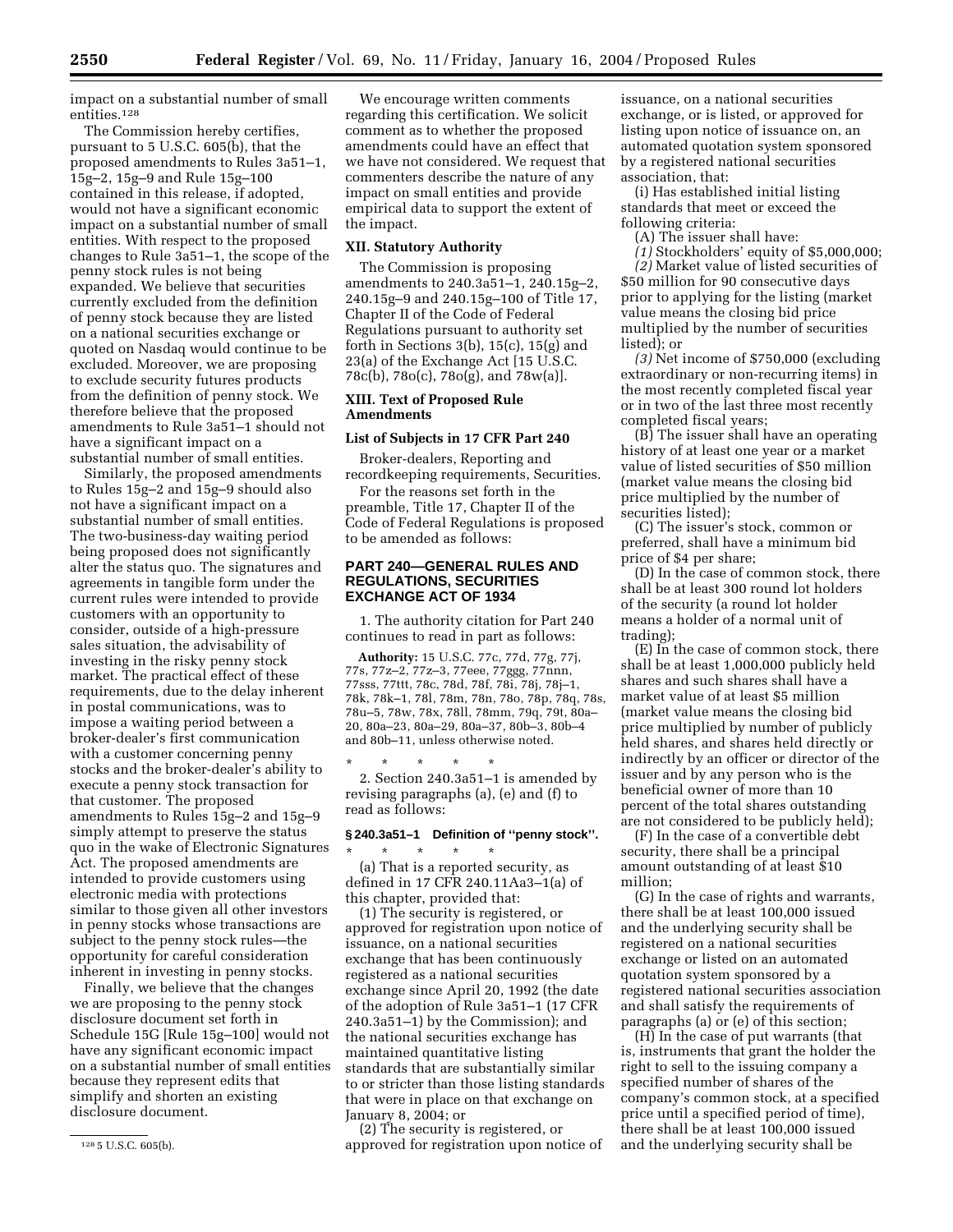registered on an automated quotation system sponsored by a registered national securities exchange or listed on and shall satisfy the requirements of paragraphs (a) or (e) of this section;

(I) In the case of units (that is, two or more securities traded together), all component parts shall be registered on a national securities exchange or listed on an automated quotation system sponsored by a registered national securities association and shall satisfy the requirements of paragraphs (a) or (e) of this section; and

(J) In the case of equity securities (other than common and preferred stock, convertible debt securities, rights and warrants, put warrants, or units), including hybrid products and derivative securities products, the national securities exchange or registered national securities association shall establish quantitative listing standards that are substantially similar to those found in paragraphs (a)(2)(i)(A) through  $(a)(2)(i)(I)$ ; and

(ii) Has established quantitative continued listing standards that are reasonably related to the initial listing standards set forth above in paragraph (a)(2)(i) of this section, and that are consistent with the maintenance of fair and orderly markets.

\* \* \* \* \* (e) That is registered, or approved for registration upon notice of issuance, on a national securities exchange that makes transaction reports available pursuant to 17 CFR 240.11Aa3–1, provided that:

(1) Price and volume information with respect to transactions in that security is required to be reported on a current and continuing basis and is made available to vendors of market information pursuant to the rules of the national securities exchange;

(2) The security is purchased or sold in a transaction that is effected on or through the facilities of the national securities exchange, or that is part of the distribution of the security; and

(3) The security satisfies the requirements of paragraphs (a)(1) or (a)(2) of this section; *except that* a security that satisfies the requirements of this paragraph (e), but does not otherwise satisfy the requirements of paragraph  $(a)$ ,  $(b)$ ,  $(c)$ ,  $(d)$ ,  $(f)$ , or  $(g)$  of this section, shall be a penny stock for purposes of Section 15(b)(6) of the Act;

(f) That is a security futures product listed on a national securities exchange or an automated quotation system sponsored by a registered national securities association;

\* \* \* \* \*

3. Section 240.15g–2 is revised t0 read as follows:

The revisions and additions read as follows:

### **§ 240.15g–2 Penny stock disclosure document relating to the penny stock market.**

(a) It shall be unlawful for a broker or dealer to effect a transaction in any penny stock for or with the account of a customer unless, prior to effecting such transaction, the broker or dealer has furnished to the customer a document containing the information set forth in Schedule 15G, 17 CFR 240.15g–100, and has obtained from the customer a signed and dated acknowledgement of receipt of the document.

(b) Regardless of the form of acknowledgement used to satisfy the requirements of paragraph (a) of this section, it shall be unlawful for a broker or dealer to effect a transaction in any penny stock for or with the account of a customer less than two business days after the broker or dealer sends such document.

(c) The broker or dealer shall preserve, as part of its records, a copy of the acknowledgement required by paragraph (a) of this section for the period specified in 17 CFR 240.17a– 4(b).

(d) Upon request of the customer, the broker or dealer shall furnish the customer with a copy of the information set forth on the Commission's Web site at *http://www.sec.gov/investor/pubs/ microcapstock.htm.*

4. Section 240.15g–9 is amended by revising paragraphs (a)(2)(ii) and (b)(4) to read as follows:

### **§ 240.15g–9 Sales practice requirements for certain low-priced securities.**

(ii)(A) The broker or dealer has received from the person an agreement to the transaction setting forth the identity and quantity of the penny stock to be purchased; and

(B) Regardless of the form of agreement used to satisfy the requirements of paragraph (A) of this section, it shall be unlawful for such broker or dealer to sell a penny stock to, or to effect the purchase of a penny stock by, for or with the account of a customer less than two business days after the broker or dealer sends such agreement.

(b) \* \* \*

(4)(i) Obtain from the person a signed and dated copy of the statement required by paragraph (b)(3) of this section; and

(ii) Regardless of the form of statement used to satisfy the

requirements of paragraph (b)(4)(i) of this section, it shall be unlawful for such broker or dealer to sell a penny stock to, or to effect the purchase of a penny stock by, for or with the account of a customer less than two business days after the broker or dealer sends such statement.

\* \* \* \* \* 5. Section 240.15g–100 is revised to read as follows:

#### **§ 240.15g–100 Schedule 15G—Information to be included in the document distributed pursuant to 17 CFR 240.15g–2.**

### **Securities and Exchange Commission, Washington, DC 20549**

### *Schedule 15G*

*Under the Securities Exchange Act of 1934* 

#### Instructions to Schedule 15G

A. Schedule 15G (Schedule) may be provided to customers in its entirety either on paper or electronically. It may also be provided to customers electronically through a link to the SEC's Web site.

1. *If the Schedule is sent in paper form*, the format and typeface of the Schedule must be reproduced exactly as presented. For example, words that are capitalized must remain capitalized, and words that are underlined or bold must remain underlined or bold. The typeface must be clear, easy to read, and in 12-point type. The Schedule may be reproduced either by photocopy or by printing.

2. *If the Schedule is sent electronically*, the e-mail containing the Schedule must have as a subject line ''Important Information on Penny Stocks.'' The Schedule reproduced in the text of the e-mail must be clear, easy to read, type presented in a manner reasonably calculated to draw the customer's attention to the language in the document, especially words that are capitalized, underlined or in bold.

3. *If the Schedule is sent electronically using a hyperlink to the SEC Web site*, the e-mail containing the hyperlink must have as a subject line: ''Important Information on Penny Stocks.'' Immediately before the hyperlink, the text of the e-mail must reproduce the following statement in clear, easy-to-read type presented in a manner reasonably calculated to draw the customer's attention to the words: ''We are required by the U.S. Securities and Exchange Commission to give you the following disclosure statement: *http://www.sec.gov/investor/ Schedule15G.htm*. It explains some of the risks of investing in penny stocks.

<sup>(</sup>a) \* \* \*  $(2) * * * *$